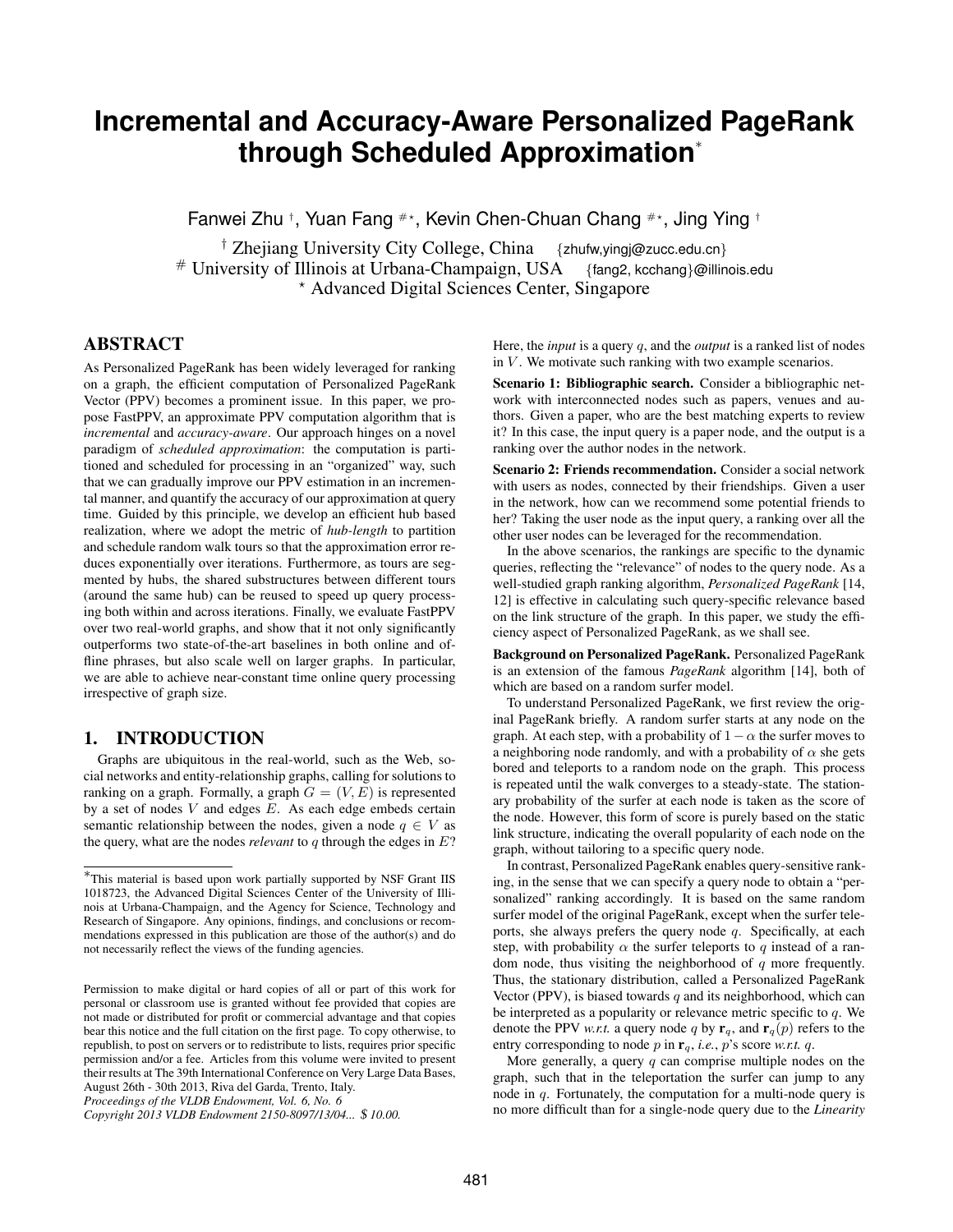*Theorem* [12, 8, 6], as the PPV *w.r.t.* a multi-node query is a simple linear combination of the individual PPV *w.r.t.* each node in the query. Hence, our discussion only covers single-node queries.

Challenges in efficiency. Unfortunately, computing an *exact* PPV is, in general, infeasible even on a moderately large graph due to the prohibitive time or space cost [8, 12]. To make exact computation manageable, early works [11, 12] restrict personalization (*i.e.*, the query) to only some selected nodes. While such partial personalization is in some cases acceptable, most applications demand full personalization, which supports any arbitrary node as queries. Thus, some recent efforts [12, 8, 5, 6, 7] propose full personalization methods for *approximate* PPVs. They trade accuracy for faster query processing by reducing the computation in consideration online, as well as resorting to partial precomputation offline, which we will further elaborate in Sect. 2. However, in these schemes, once the offline precomputation is completed at a predetermined approximation level, the trade-off between efficiency and accuracy cannot be easily controlled dynamically.

Our proposal. In this paper, we present FastPPV, an approximate algorithm for computing fully personalized PPV. To highlight, it features *incremental* and *accuracy-aware* query processing, which means we can control the trade-off between efficiency and accuracy online. The key insight to achieve such a control hinges on the novel concept of *scheduled approximation*—we "organize" the random walk paths to be considered in some meaningful layers, such that the approximation can be incremented layer by layer, and more layers render better accuracy.

In particular, we develop this scheduled approximation upon an existing concept called *inverse P-distance* [12]. As shown previously [12], a node p's score in the PPV *w.r.t.* a query node q equals to the inverse P-distance from q to p, which is the *reachability* from q to p through all possible tours (*i.e.*, paths):

$$
\mathbf{r}_q(p) \equiv \sum_{t \in \{q \sim p\}} R(t),\tag{1}
$$

where a tour  $t \in \{q \leadsto p\}$  is a sequence of edges from q to p that may contain cycles.  $R(t)$ , the *reachability* of t, is the probability of reaching  $p$  from  $q$  through tour  $t$  in a random walk. For a tour  $t$ of the form  $v_0 \to v_1 \to \cdots \to v_{\mathcal{L}(t)}$  with length  $\mathcal{L}(t)$ ,

$$
R(t) \triangleq (1 - \alpha)^{\mathcal{L}(t)} \cdot \alpha \cdot \prod_{i=0}^{\mathcal{L}(t)-1} \frac{1}{|\text{Out}(v_i)|},\tag{2}
$$

where  $\alpha \in (0, 1)$  is the teleporting probability in the random surfer model, and  $|Out(v_i)|$  is the out-degree of  $v_i$ .

We note that inverse P-distance was previously explored [12] to decompose the computation of a PPV. Specifically, they use inverse P-distance to compute some PPV components for a restricted set of nodes, which are then assembled to obtain the final PPVs *w.r.t.* those restricted nodes. Thus, their goal is to compute exact PPVs, but only for a fixed subset of nodes, lacking full personalization. While identified as their future work [12], devising an approximate algorithm for full personalization, solely based on their original use of inverse P-distance without exploiting other properties, appears implausible. In this paper, we solve this problem by making a new observation on inverse P-distance—the tours in Eq. 1 are not equally important in contributing to the computation. This observation prompts us to investigate the novel principle of scheduled approximation by *partitioning and prioritizing* tours, which leverages inverse P-distance in a distinct way, as we discuss next.

Principle (Sect. 3). We *partition* the set T of all tours involved in inverse P-distance (Eq. 1) into disjoint subsets  $T = T^0 \cup \cdots \cup T^n$ according to their contribution, and *prioritize* them to tackle a more

"important" partition  $T^i$  earlier. While simple, this partition-andprioritize principle has remained unexplored for PPV computation to this date, and possesses two ideal properties:

- *Incremental*: FastPPV processes tours partition by partition, starting from  $T^0$ . In iteration-*i*, it covers tours in  $T^i$  to compute an increment  $\hat{\mathbf{r}}_q^i$ , adding to the overall estimate  $\hat{\mathbf{r}}_q = \hat{\mathbf{r}}_q^0 + \cdots + \hat{\mathbf{r}}_q^i$ . As it covers more partitions, the error (in terms of L1 norm) monotonically decreases, and  $\hat{\mathbf{r}}_q$  asymptotically approaches  $\mathbf{r}_q$ .
- *Accuracy-aware*: In each iteration, we show that the current L1 error is determinable using only the current estimate, even without knowing the exact PPV. Thus, this error can be utilized as a stopping condition to control the trade-off between efficiency and accuracy at query time.

Realization (Sect. 4). To realize the basic principle of partitioning tours, we propose a novel notion, *hub length*. Given some *hub nodes*  $H$  selected from  $V$ , we measure the hub length of a tour  $t$ , or  $\mathcal{L}_h(t)$ , as the number of hubs traversed by t. Then, we partition each  $T^i$  to contain tours of  $\mathcal{L}_h(t) = i$ . With a carefully selected  $|H|$ , such partitioning has two desirable properties to enable efficient computation:

- *Discriminating*: By choosing nodes of high out-degrees as hubs, from Eq. 2, the fewer hubs  $t$  contains, the larger  $t$ 's reachability becomes in general. Thus, tours in an earlier partition  $T^i$  (with  $i$  hubs) tend to contribute more than those in a later partition  $T^{k+m}$  (with more than k hubs), allowing us to efficiently focus on the first few partitions that are more important for an accurate estimation. We formally prove an error bound that decreases exponentially as more partitions are covered.
- *Sharing*: By choosing "popular" nodes on the graph as hubs, *i.e.*, hubs are more reachable from many tours, different tours will share the same hubs. This sharing enables the reuse of common sub-structures to speed up computation. First, as the tour segments between hub nodes are shared, we can thus precompute and index their reachabilities, which we call *prime PPVs*, as *building blocks* to assemble an arbitrary tour at query time. Second, as we build partitions by hub length, it can be shown that tours in partition  $T^i$  simply extend those in  $T^{i-1}$  as prefixes, and thus successive iterations can reuse these prefixes.

Overall framework (Sect. 5). Upon the hub length-based realization, we devise an overall framework for FastPPV:

- *Offline precomputation*: We identify a desirable set of nodes as hubs, and precompute their prime PPVs as building blocks for online processing.
- *Online query processing*: We start from the tours of hub length 0 in  $T<sup>0</sup>$ , and further process tours of increasing hub length in an iterative manner. Within each iteration, precomputed building blocks can be reused; across iterations, prefixes can be shared.

Empirical evaluation (Sect. 6). Finally, we conduct extensive experiments on two real-world datasets. We compare FastPPV with two competitive baselines [7, 8], and find out that FastPPV significantly outperforms them in both online and offline phases. More importantly, we are able to demonstrate the scalability of FastPPV on growing graphs. In particular, FastPPV can achieve a nearconstant time query processing irrespective of graph size, through only a linear increase in the offline precomputation costs.

## 2. RELATED WORK

While Personalized PageRank [14, 12] enables a personalized or query dependent view of PageRank, its computation can be prohibitively expensive in time or space, for not only online but also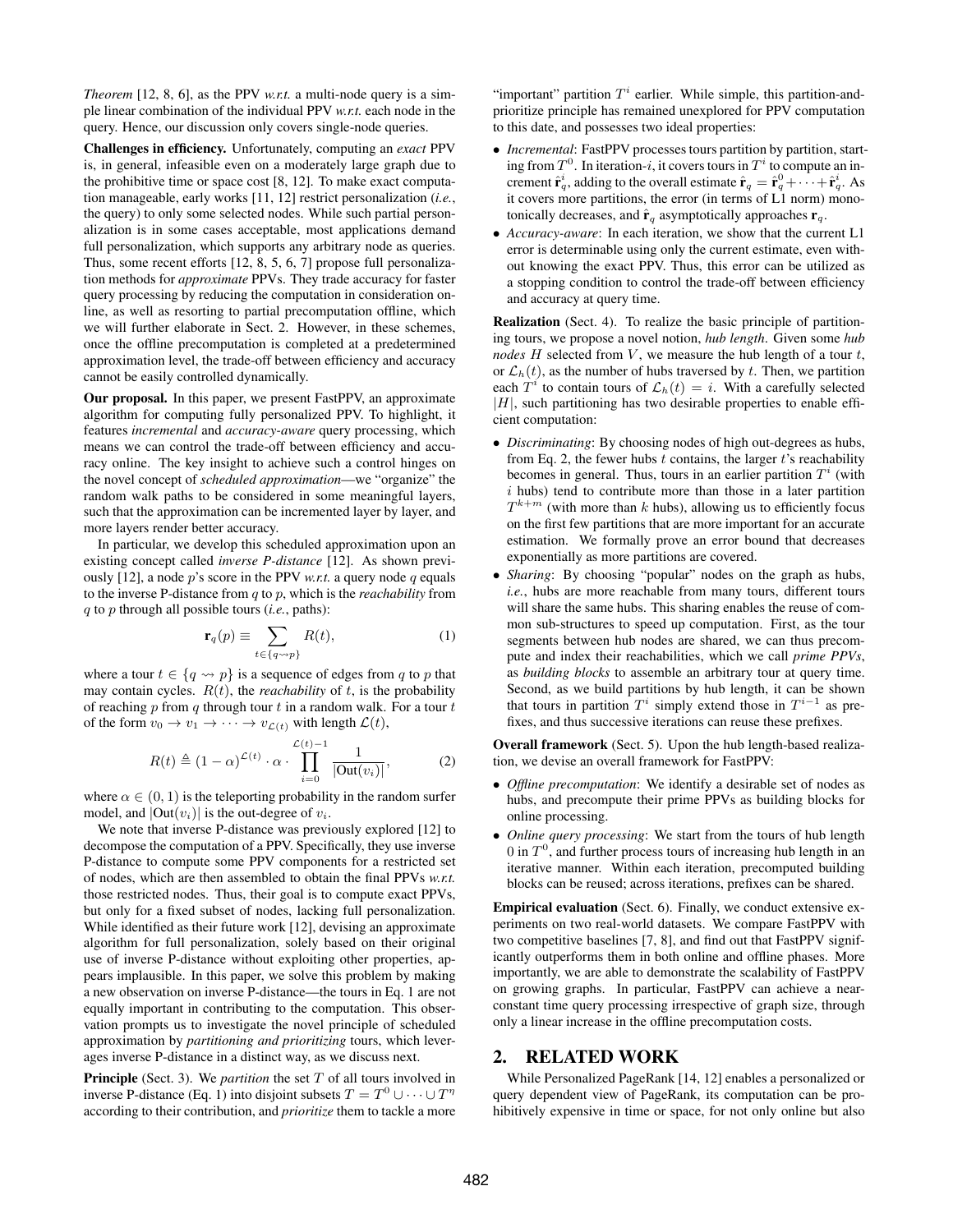offline scenarios. Even on a moderately large graph, it is infeasible to compute PPVs online using the naïve iterative method. Alternatively, even with the Linearity Theorem [12], naïve precomputation of the exact PPV *w.r.t.* every node on the graph (*i.e.*, full personalization) is time consuming and requires at least  $\Omega(|V|^2)$  bits to store, which is quadratic in  $|V|$  or the number of nodes on the graph. It can be shown that the quadratic space complexity holds no matter how clever the compression scheme is [8].

Thus, designing efficient algorithms for personalized PageRank has become an important research area. While earlier work pursues exact computation by supporting partial personalization (*i.e.*, only a subset of nodes can be used in a query), our work aligns with more recent developments that aim at full personalization (*i.e.*, any node can be used in a query) at the cost of accuracy.

Exact, partial personalization. Haveliwala *et al.* first proposed topic-sensitive PageRank [11], which only precomputes 16 PPVs each corresponds to a top level category in the Open Directory Project<sup>1</sup>. With the Linearity Theorem [12], finer-grained personalization can be supported, *e.g.*, in hub decomposition [12], intelligent surfer [17] and ObjectRank [4]. Despite this, full personalization is still infeasible on large graphs.

Approximate, full personalization. To achieve full personalization, most efforts resort to *approximate* computation instead. Intuitively and informally, the PPV  $w.r.t.$  a query  $q$  is a measure over random-walk paths starting from  $q$ . Thus, most of the existing approximation approaches can be perceived as a reduction in the total number of paths in their computation. First, only *hub-pivoted paths* that pass through some important "hub" nodes are considered, *e.g.*, Web Skeleton [12]. Second, only *sampled paths* using a Monte Carlo simulation are considered, *e.g.*, [8, 2]. Third, only *neighborhood paths* that are within some "radius" around q are considered, *e.g.*, Bookmark Coloring [5] and the HubRank family [6, 7, 16].

In addition, some techniques leverage additional properties, such as the block structure of the web [13], and the assumption of the power law distribution in PPV [3]. A few top- $K$  methods have also been explored [10, 9], which often relies on bounds to identify the top K nodes without an actual estimate on node scores.

Connections to our work. Inspired by inverse P-distance [12] and the ideas of hubs and subgraph [5, 7], we introduce a novel principle of scheduled approximation by partitioning and prioritizing computation. This principle leads to our *incremental* query processing by iteratively enhancing the estimated PPV, which is also *accuracy-aware*—we can measure some form of error in our estimation after each iteration at query time. As we shall see in Sect. 3, this enables a dynamic trade-off between accuracy and efficiency at query time, which is lacking in previous works.

Specifically, as Sect. 1 explained, we make a novel observation on inverse P-distance [12] that tours are not equally important for they contribute to PPV computation differently. The importance of a tour can be quantified by *hub length*, which means our hubs serve a different purpose from previous works [5, 7]—to partition and prioritize computation, rather than to directly use their precomputed PPVs. As such, our offline precomputation is much cheaper, since we do not need to compute the PPVs for the hubs over the entire graph. We also use a subgraph at query time, but we are not computing the PPV on the subgraph directly as in previous works [5, 7]; instead, the subgraph is primarily used as a gateway to extend tours for efficient incremental enhancement.



#### Figure 1: PPV computation example.

# 3. PRINCIPLE: SCHEDULED APPROXI-MATION

In this section, we propose the general principle of a "scheduled" PPV approximation method, which enables *incremental* and *accuracy-aware* query processing.

Running example. As our motivating example, we introduce a toy graph  $G = (V, E)$  in Fig. 1(a), where  $V = \{a, b, \dots, h\}$  and  $E =$  $\{(a, b), (a, d), \ldots\}$ . To simplify discussion, the example graph is unweighted and contains no cycles, although our framework works for a general graph with cycles.

Suppose the query node is  $a$ . By Eq. 1,  $r_a$  the PPV *w.r.t.*  $a$  captures the *reachability* from a to each node in G. Consider the personalized PR score  $\mathbf{r}_a(c)$  for a specific node c (*i.e.*, the reachability from  $a$  to  $c$ ), which can be computed by summing up the reachability of 7 tours, as illustrated in Fig. 1(b).

On a large graph, computing the reachability for all tours between each pair of nodes would cause serious efficiency issues. Fortunately, we have observed two facts that motivate an efficient PPV computation approach.

- *Some tours are more important than others in PPV computation*. A tour with higher reachability  $(e.g., t_1)$  will rank its destination node (*e.g.*, c) highly by contributing more to the computation of the final score  $(e.g., **r**<sub>a</sub>(c)).$
- *Covering more tours in the computation would improve the accuracy*. For instance, if we handle more tours from  $t_1$  to  $t_7$ , the cumulative reachability would be closer to the exact  $\mathbf{r}_a(c)$ .

The above two observations lead to the key insights of a scheduled approximation approach with two components:

- *Partitioning tours.* Instead of treating all tours equally, we first partition them into different *tour sets* according to their importance *w.r.t.* the query node. A partition of a full set of tours  $T$  is a set of disjoint subsets  $T^0, \ldots, T^\eta$ , where  $T = T^0 \cup \ldots \cup T^\eta$ and  $T^i \cap T^j = \emptyset, \forall i \neq j$ .
- *Prioritizing computations.* Given a partition of tours  $T = T^0 \cup T^1$  $\ldots \cup T^n$ , we exploit the varying contribution of different tour sets, and schedule them for a prioritized PPV approximation the most important set  $T^0$  is traversed first for a fast estimate  $\hat{\mathbf{r}}_q^{T^0}$  (*i.e.*, the aggregated reachability of tours in  $T^0$  only), while less important ones are handled later to improve the accuracy incrementally. Note that we use  $\hat{\mathbf{r}}_q$  to denote an estimated PPV to distinguish it from the exact one  $\mathbf{r}_q$ .

To be concrete, consider the graph  $G$  in Fig. 1(a). Suppose  $a$  is the query node and, for the purpose of illustration, we magically have the reachability of each tour at hand. Then, as Fig. 2 shows, we can partition the tours starting from  $a, T = \{t_1, \ldots, t_{20}\}\,$  into some (say three) disjoint tour sets with decreasing importance by their reachability range:  $T^0, T^1, T^2$ . Note that in real scenarios,

<sup>1</sup> http://www.dmoz.org/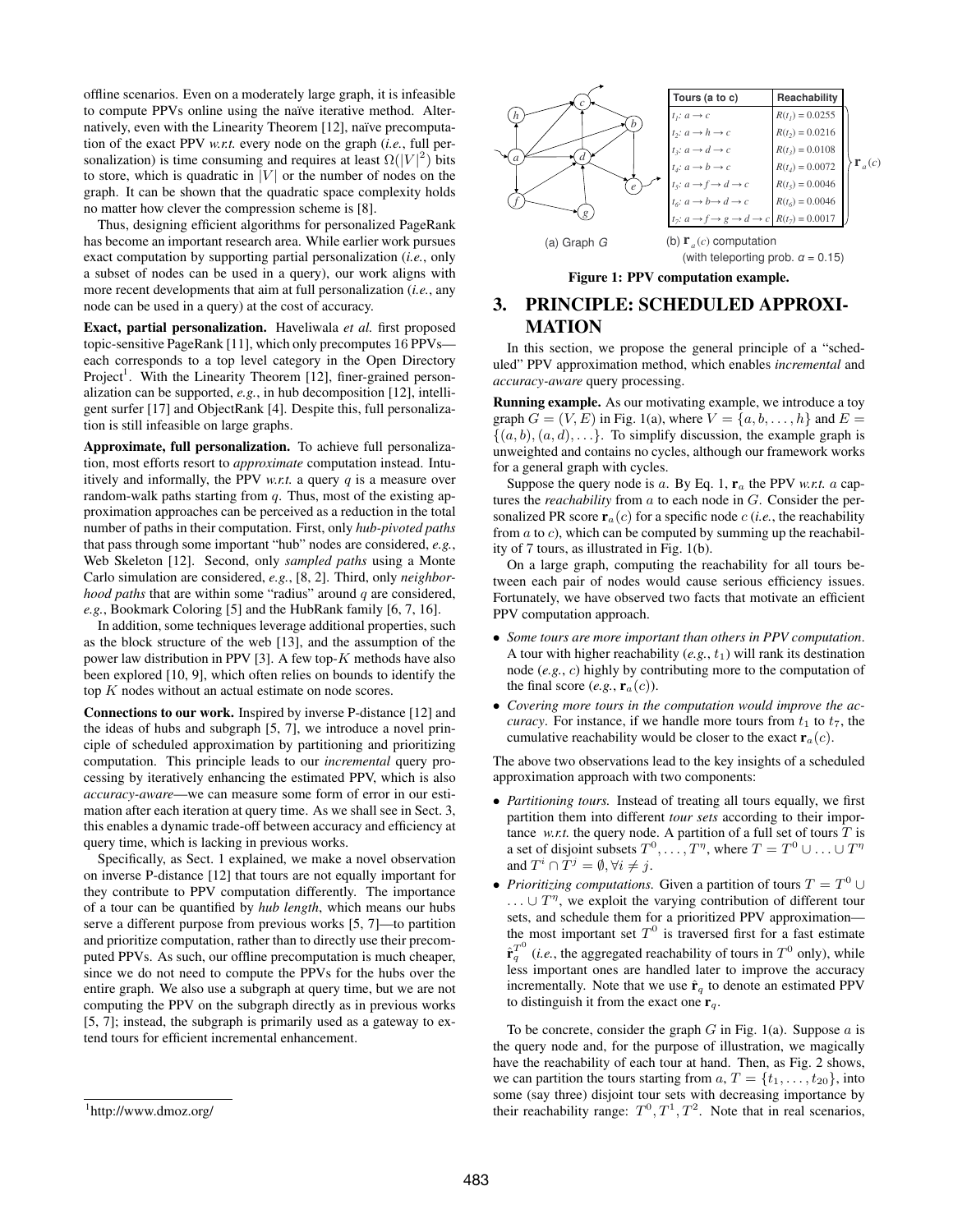| <b>Partitioning tours</b>                                                                                                                                                                                                                                                                                                                                                                                                                                                                                                                                  |                                                                                     |                                                                             | <b>Prioritizing computation</b>                                          |  |                                                                                                 |                                                                                                                |                                                                                     |                                                                                                                                                |  |
|------------------------------------------------------------------------------------------------------------------------------------------------------------------------------------------------------------------------------------------------------------------------------------------------------------------------------------------------------------------------------------------------------------------------------------------------------------------------------------------------------------------------------------------------------------|-------------------------------------------------------------------------------------|-----------------------------------------------------------------------------|--------------------------------------------------------------------------|--|-------------------------------------------------------------------------------------------------|----------------------------------------------------------------------------------------------------------------|-------------------------------------------------------------------------------------|------------------------------------------------------------------------------------------------------------------------------------------------|--|
| <b>Tours</b>                                                                                                                                                                                                                                                                                                                                                                                                                                                                                                                                               | <b>Sets</b>                                                                         | I. Computing<br>over $T^0$                                                  |                                                                          |  | II. Computing<br>over $T^0 \cup T^1$                                                            |                                                                                                                |                                                                                     | III. Computing<br>over $T^0 \cup T^1 \cup T^2$                                                                                                 |  |
| $t_0$ : $a \rightarrow b$<br>$t_2$ : $a \rightarrow f$<br>$t_{10}: a \rightarrow d$<br>$t_i$ : $a \rightarrow c$<br>$t_{ii}: a \rightarrow h$<br>$t_2\!\!:a\rightarrow h\rightarrow c$<br>$t_1$ ; $a \rightarrow f \rightarrow g$<br>$t_{I3}{:}\;a\longrightarrow f\longrightarrow d$<br>$t_{14}: a \rightarrow f \rightarrow g \rightarrow d$<br>$t_{15}: a \rightarrow d \rightarrow e$                                                                                                                                                                  | $T^{\circ}$<br>high<br>reachability<br>$\boldsymbol{T}^1$<br>medium<br>reachability | $\mathcal{C}$<br>d<br>$\boldsymbol{h}$<br>$\mathcal{f}$<br>$\boldsymbol{h}$ | $\hat{\mathbf{r}}_a^T$<br>0.0471<br>0.0255<br>0.0255<br>0.0255<br>0.0255 |  | $\mathcal{C}$<br>$\overline{d}$<br>$\boldsymbol{h}$<br>f<br>$\boldsymbol{h}$<br>$\epsilon$<br>g | $\hat{\mathbf{r}}_{a}^{T^{0}\cup T^{1}}$<br>0.0579<br>0.0444<br>0.0255<br>0.0255<br>0.0255<br>0.0108<br>0.0108 | c<br>$\overline{d}$<br>$\boldsymbol{h}$<br>f<br>$\boldsymbol{h}$<br>$\epsilon$<br>g | $\hat{\mathbf{r}}_a^{T^0} \cup T^1 \cup T^2$<br>0.0868<br>0.0522<br>0.0255<br>0.0255<br>0.0255<br>0.0234<br>0.0108<br>exact PPV $\mathbf{r}_a$ |  |
| $t_3$ : $a \rightarrow d \rightarrow c$<br>$t_{16}$ : $a \rightarrow b \rightarrow d$<br>$t_a$ : $a \rightarrow b \rightarrow c$<br>$t_{17}: a \rightarrow b \rightarrow e$<br>$t_{18}: a \rightarrow b \rightarrow d \rightarrow e$<br>$t_6: a \rightarrow b \rightarrow d \rightarrow c$<br>$t_{10}: a \rightarrow f \rightarrow d \rightarrow e$<br>$t_{20}: a \rightarrow f \rightarrow g \rightarrow d \rightarrow e$<br>$t_5$ : $a \rightarrow f \rightarrow d \rightarrow c$<br>$t_8$ : $a \rightarrow f \rightarrow g \rightarrow d \rightarrow c$ | $\boldsymbol{T}^2$<br>low<br>reachability                                           |                                                                             |                                                                          |  |                                                                                                 |                                                                                                                |                                                                                     |                                                                                                                                                |  |

Figure 2: Scheduled approximation example.

we do not have the reachability of each tour beforehand; we will discuss a practical partitioning strategy in Sect. 4.

Now, to prioritize computation, we initially consider the most important set  $T^0$  only for an estimated PPV  $\hat{\mathbf{r}}_a^{T^0}$ . According to  $\hat{\mathbf{r}}_a^{T^0}$ , the most relevant nodes to a (*i.e.*, *c*) have already been identified correctly. Subsequently, when  $T<sup>1</sup>$  is added, we obtain an enhanced estimate  $\hat{\textbf{r}}_a^{T^0\cup T^1}$  , which ranks the top five nodes  $c,d,b,f,h$ perfectly. Finally, when the tours in  $T^2$  are also included, all the tours starting from  $a$  are covered, achieving the exact PPV  $\mathbf{r}_a$ .

This example illustrates a well-scheduled PPV computation process:  $T^0$  is the top consideration since through  $T^0$  most of the nodes in  $G$ , in particular the important ones, would be ranked;  $T<sup>1</sup>$ and  $T<sup>2</sup>$  are successively included to gradually improve our estimation. Towards the concept of scheduled computation, we propose an incremental query processing, which computes PPVs in a progressive manner where more time will render higher accuracy.

Incremental query processing. We estimate the PPV through multiple iterations, with each iteration handling an additional tour set, enhancing the overall approximation iteration by iteration.

More formally, given a partition of tours  $T = T^0 \cup ... \cup T^n$ with decreasing importance, in iteration-*i*, a *PPV increment*  $\hat{\mathbf{r}}_q^{T^i}$ is computed over the *i*-th important tour set  $T^i$ . For brevity, we also denote the increment by  $\hat{\mathbf{r}}_q^i$ . The overall approximation is the summation of all PPV increments from all iteration so far. That is, after iteration-k, we obtain an approximate PPV  $\hat{\mathbf{r}}_q^{(k)}$ :

$$
\hat{\mathbf{r}}_q^{(k)} = \hat{\mathbf{r}}_q^{T^0 \cup T^1 \cup \ldots \cup T^k} = \sum_{i=0}^k \hat{\mathbf{r}}_q^i \tag{3}
$$

Note that in  $\hat{\mathbf{r}}_q^{(k)}$ , the superscript  $(k)$  is enclosed in parentheses to mean that it is cumulative from  $T^0$  to  $T^k$ , while the superscript in each PPV increment  $\hat{\mathbf{r}}_q^i$  has no parentheses.

Such an incremental process enables flexible trade-off of efficiency and accuracy. As we process more iterations, the accuracy of approximation is gradually enhanced and if all tour sets are processed, an exact PPV is obtained. The reason is quite obvious. For a disjoint partition  $T=T^0\cup\ldots\cup T^\eta,$  in iteration-i, tours in  $T^i$  are

included in the computation. Thus more iterations will tackle more tour sets, and after iteration- $\eta$ , each tour in T is covered for exactly once. This property is formalized by the following theorem.

*Theorem 1.* Given a query node  $q$ , let  $T$  be all tours starting from q and  $T^0, \ldots, T^n$  be a partition of T. The estimated PPV score of any node  $p \in V$  monotonically enhances with more iterations and eventually equals the exact one after iteration- $\eta$ :

$$
\hat{\mathbf{r}}_q^{(0)}(p) \le \hat{\mathbf{r}}_q^{(1)}(p) \le \ldots \le \hat{\mathbf{r}}_q^{(\eta)}(p) = \mathbf{r}_q(p) \tag{4}
$$

Generally, the graph can be cyclic, which contains a (countably) infinite number of tours. Thus, the partitioning might result in an infinite number of tour sets (*i.e.*,  $\eta = \infty$ ) such that we need infinite iterations to achieve the exact PPV. However, we can expect an approximation which is arbitrarily accurate with sufficient iterations. In Sect. 4, given our specific partitioning and prioritizing methods, we would derive an error bound that is consistent with this expectation.

Accuracy-aware approximation. Due to the nature of our incremental processing, after each iteration, we can easily compute the L1 error of our estimation so far, even without knowing the exact PPV  $\mathbf{r}_q$ . The L1 error after iteration-k is defined as follows:

$$
\varphi^{(k)} \triangleq \left\| \mathbf{r}_q - \hat{\mathbf{r}}_q^{(k)} \right\|_1 = \sum_{p \in V} \left| \mathbf{r}_q(p) - \hat{\mathbf{r}}_q^{(k)}(p) \right| \tag{5}
$$

From Theorem 1, we know  $\mathbf{r}_q(p) \geq \hat{\mathbf{r}}_q^{(k)}(p), \forall p, q \in V, \forall k \leq$ *η*. Together with the fact that  $\sum_{p \in V} \mathbf{r}_q(p) = 1$  (since  $\mathbf{r}_q$  is a probability distribution over  $V$ ), Eq. 5 can be re-expressed:

$$
\varphi^{(k)} = \sum_{p \in V} \mathbf{r}_q(p) - \sum_{p \in V} \hat{\mathbf{r}}_q^{(k)}(p) = 1 - \sum_{p \in V} \hat{\mathbf{r}}_q^{(k)}(p) \tag{6}
$$

The above equation provides a simple way to calculate  $\varphi^{(k)}$  as the one's complement of the L1 norm of the current PPV estimate, without the knowledge of the final exact PPV. Thus, during online query processing, we can measure the L1 error after each iteration to enable a user-controllable trade-off between accuracy and time, *e.g.*, by specifying an accuracy requirement in terms of the L1 error, or a time limit for query processing.

Further, if we prioritize the tour sets appropriately, we can ensure that earlier iterations would bring in more improvement than later ones. Ideally, we should order the tour sets by their importance, or equivalently the sum of reachability of the constituent tours, *i.e.*,  $\sum_{t \in T_0} R(t) \geq \ldots \geq \sum_{t \in T_\eta} R(t)$ , which means that  $\sum_{p \in V} \hat{\mathbf{r}}_q^0(p) \geq \ldots \geq \sum_{p \in V} \hat{\mathbf{r}}_q^{\eta}(p)$ . By Eq. 6 and 3, this order will result in the largest reduction in L1 error after iteration-0, followed by iteration-1 and 2, and so on. Consequently, we can stop at an early iteration, yet still get the "most significant portion" out of the exact PPV. Formally, in Sect. 4, based on our actual partitioning and prioritizing strategy, we will prove an error bound that decreases exponentially as more iterations are processed.

However, while the principle is straightforward, the realization is challenging in two aspects:

• Challenge 1: *how can we partition and prioritize the tours?* In other words, how can we measure the importance of each tour? Naturally, we do not know the reachability of each tour beforehand—PPV computation is our ultimate goal, and thus it is impractical to partition the tours according to their reachability as we did in the example. We need a simple and unified metric, which can be efficiently applied to measure the importance of tours and is universally effective for different queries.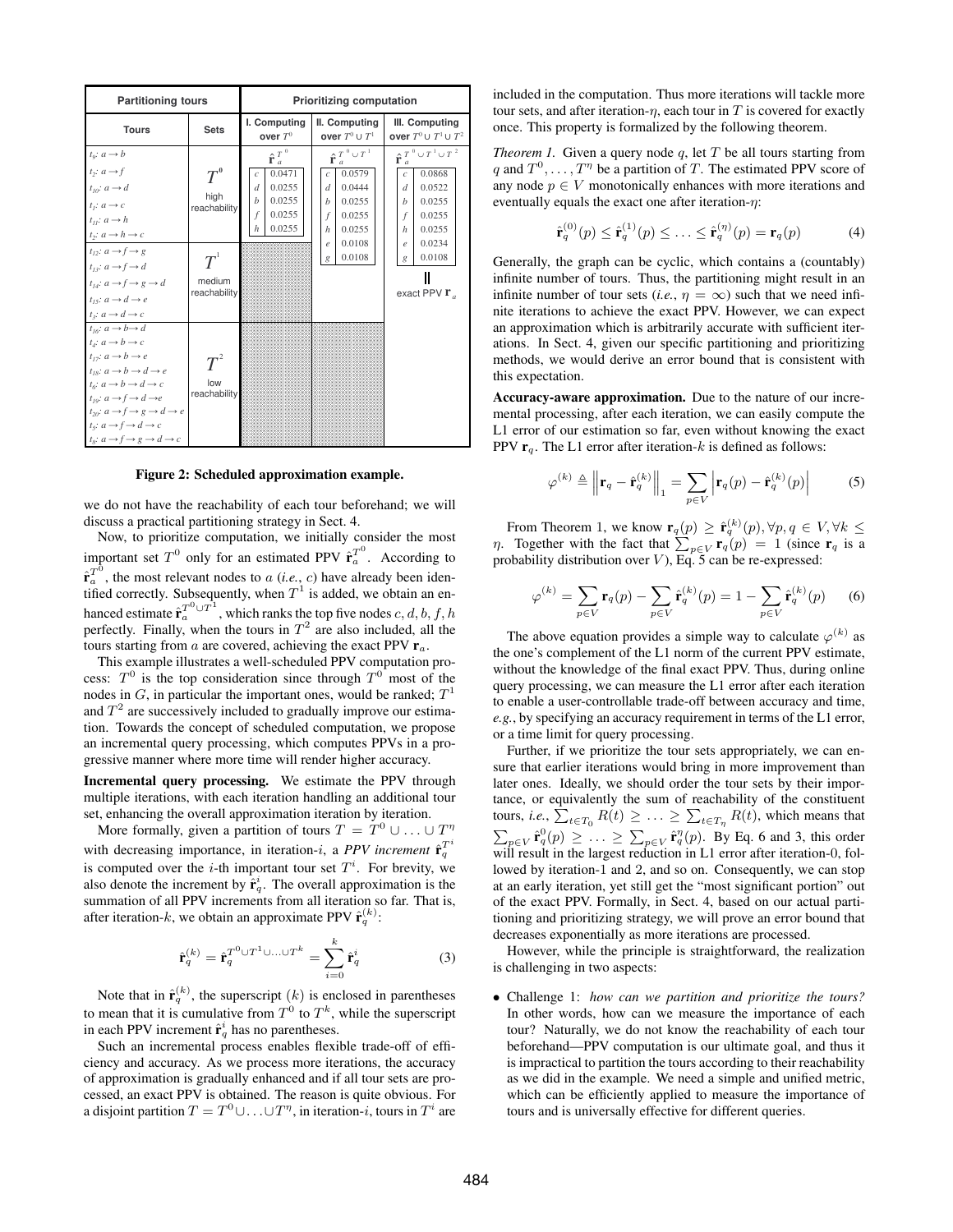• Challenge 2: *how can we efficiently compute each PPV increment?* Computing each  $\hat{\mathbf{r}}_q^i$  from scratch is not ideal since it is expensive to naïvely sum up the reachability of all tours involved. In our previous example in Fig. 2, we observe large overlaps between tours in different sets. E.g.,  $t_{12}$ ,  $t_{13}$ ,  $t_{14}$  in  $T<sup>1</sup>$  share an edge  $a \to f$ , which is a tour  $t_2$  in  $T^0$ . Thus, we can take advantage of these overlaps to efficiently calculate each  $\hat{\mathbf{r}}_q^i(p)$ .

# 4. REALIZATION: FastPPV

As the next step, we tackle the two challenges in realizing the basic principle in Sect. 3. We seek an effective and simple partitioningand-prioritizing metric, and an efficient algorithm for computing PPV increments.

To motivate both goals, let us take a deeper examination of our running example in Fig. 1. Observe that some nodes, like  $d$ , have two desirable properties for characterizing the importance of tours and enabling efficient PPV computations, respectively.

First, *Discriminating*. With many out-neighbors, *d* significantly decays the reachability of those tours passing through it, *i.e.*, it has a high "decaying power" due to Eq. 2. *E.g.*, for two resembling tours (with only one different node),  $t_2 : a \rightarrow h \rightarrow c$  and  $t_3 : a \rightarrow$  $d \rightarrow c$ , the reachability  $R(t_3)$  is only 1/2 of  $R(t_2)$  due to the high decaying power of node  $d$  on  $t_3$ .

Second, *Sharing*. As many tours pass through d, the segments (a sequence of edges) around d may be shared in different tours. *E.g.*, the segment  $f \rightarrow g \rightarrow d$  is shared by three tours starting from a as shown in Fig. 2. We say that  $d$  is "popular."

We refer to nodes with such properties as *hub nodes*, because topologically they look like *hubs* in a network, at the center of different connections. While the notion of hubs has been explored previously [12, 6, 7], we stress that our hubs serve dual unique purposes—as a crucial response to the dual challenges:

- *Tour set partitioning:* Hub nodes have high decaying power to discriminate tour importance and thus is a good criterion to partition tours (Challenge 1).
- *PPV increment computation:* Segments around hub nodes are shared by different tours and thus can be precomputed and reused to enable efficient computation (Challenge 2).

Next, we will discuss a hub selection strategy based on the above two properties. Afterwards, we will present an effective tour partition scheme (leveraging the discriminating property of hubs) in Sect. 4.1, and an efficient PPV computation algorithm (leveraging the sharing property of hubs) in Sect. 4.2.

Hub selection. To begin with, we quantify each criterion of a good hub—decaying power to discriminate tour importance, and simultaneously, popularity to share computation.

First, the *decaying power* of a node can be interpreted as its "utility" in discriminating tours, *i.e.*, how effective a node can discriminate tours passing through it. As shown in Eq. 2, the reachability of a tour decreases to a factor of  $\frac{1}{|\text{Out}(v)|}$  when passing through a node v. That is, the high out-degree of  $v$  has a power to significantly decay the importance of a tour. Thus, we choose the out-degree of a node v to measure its decaying power, *i.e.*, its utility  $U(v)$ .

Second, the *overall popularity* of a node on the graph can be quantified by the commonly used PageRank score, as applied in a number of previous works [14, 12, 6]. We note that simpler alternatives exist too, such as in-degree, which is much cheaper to compute than PageRank. However, PageRank is more effective in capturing the "global" popularity of a node based on the entire graph, while the in-degree of a node only reflects its "local" popularity attributed by its direct in-neighbors. In addition, the cost of



(Bus route network) (b) Partition & prioritize by hub length

Figure 3: Hub length-based tour partitioning and prioritizing.

PageRank computation is not a major concern, since we only need to run it once offline, and its computation time is actually dominated by the other precomputation steps in the offline stage (see Sect. 5). Thus, we choose the PageRank score of a node  $v$  to measure its popularity, *i.e.*, the probability of  $v$  being "shared" in the computation, denoted by  $P(v)$ .

Given a node v's utility  $U(v)$  and probability  $P(v)$ , we can naturally define its *expected utility*  $EU(v)$ —an effective hub selection metric that integrates the discriminating and sharing properties:

$$
EU(v) = P(v) \cdot U(v) = \text{PageRank}(v) \cdot |\text{Out}(v)|. \tag{7}
$$

Subsequently, given a desired number of hubs  $|H|$  as an input parameter, we choose  $|H|$  nodes with the largest expected utility as hubs. The setting of  $|H|$  also impacts the performance, which we will analyze in Sect. 5 and validate in Sect. 6.

## 4.1 Tour Partitioning and Prioritizing

As the first challenge of scheduled PPV approximation, we need a partition scheme which is effective in discriminating tour importance and can be efficiently applied on the fly.

To motivate, consider our example graph  $G$ , assuming  $H =$  ${b, d, f}$  is the hub set for G. For intuition, we make an analogy that  $G$  is a bus transportation network, in which each node is a city and each edge is a bus route connecting two cities. To facilitate long distance transportation, some particular cities (*i.e.*, hub nodes in our approach) where multiple bus lines pass through, marked in a double circle, are selected as *transfer points*, as Fig. 3(a) shows.

Now suppose a passenger is planning a trip from city  $a$  to  $c$ . Which route is most likely to be chosen? Apparently, taking a *direct bus route* (which does not pass through any transfer point) between a and c, *i.e.*,  $a \rightarrow c$  or  $a \rightarrow h \rightarrow c$  (here h is merely a "stop-over", not a transfer point) is most preferred, followed by making one transfer (*e.g.*,  $a \rightarrow \underline{d} \rightarrow c$ ), and then two transfers  $(e.g., a \rightarrow f \rightarrow d \rightarrow c)$ . Note that, when writing a tour, we underscore a node to stress a transfer point (or hub node).

Intuitively, just as people dislike routes that need many transfers, it is less likely to follow the tours containing more hub nodes in random walks, *i.e.*, these tours are less important in our prioritized PPV computation. More formally, each hub node would substantially decay the reachability of a tour passing through it due to its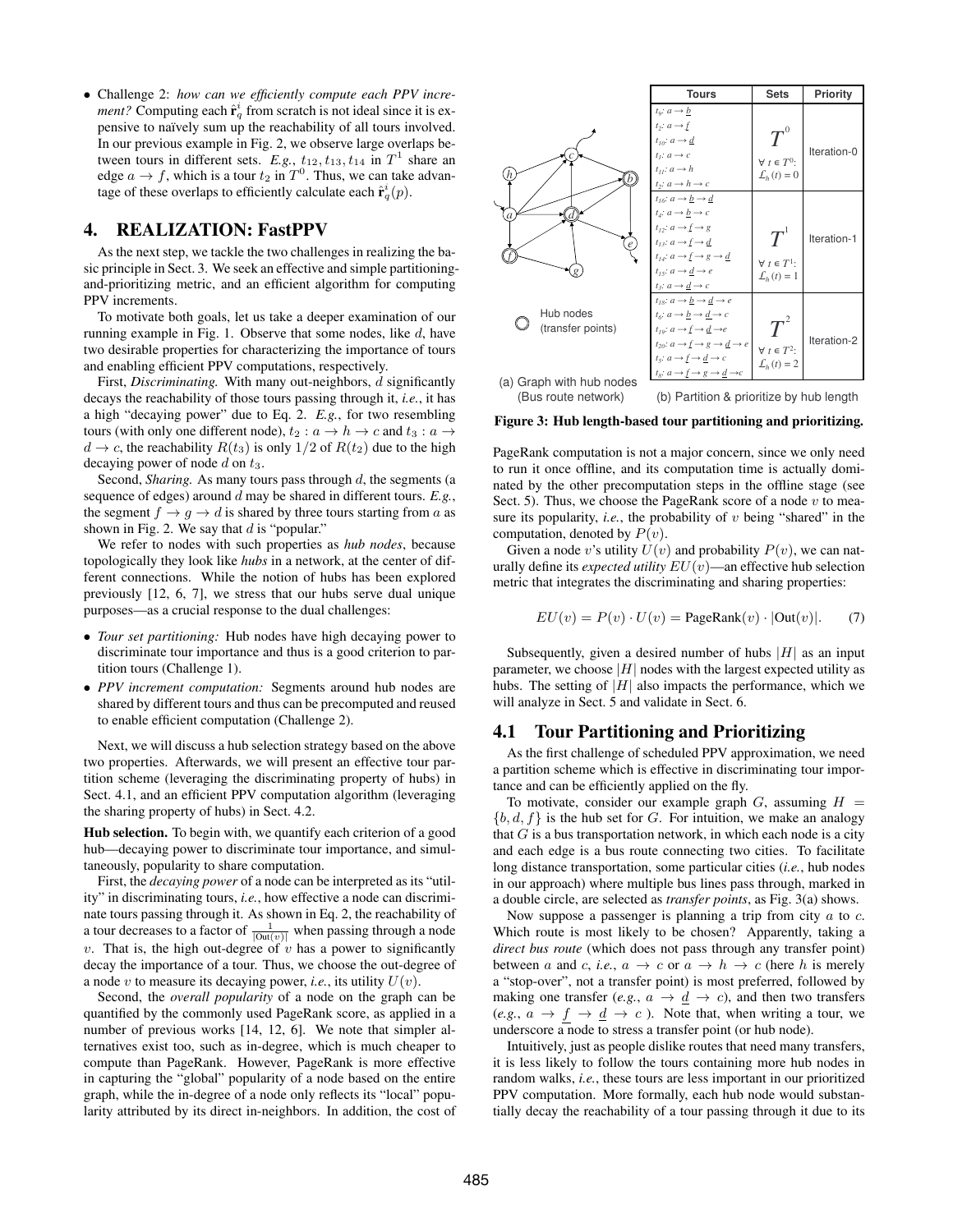large out-degree. The more hubs a tour passing through, the less important the tour is.

Partitioning and prioritizing by hub length. We formally quantify the importance of a tour by the number of hubs it passes through, which we call *hub length*.

*Definition 1 (Hub Length).* Given a set of hub nodes H, for any tour t, the hub length of t, denoted by  $\mathcal{L}_h(t)$ , is the number of hub nodes in t, excluding the starting and ending nodes.

Given this hub length metric, partitioning tours is straightforward. Consider the example graph with  $H = \{b, d, f\}$  in Fig. 3(a). The tours starting from a are partitioned into three sets:  $T^0$ ,  $T^1$ and  $T^2$ , with each containing tours of a distinct hub length—the hub length of every tour is 0 in  $T^0$ , 1 in  $T^1$  and 2 in  $T^2$ , as shown in Fig. 3(b). These tour sets form a valid partition—they are pairwise disjoint and cover all tours starting from a. Furthermore, the importance of tours in different sets are decreasing from  $T^0$  to  $T^2$ , which naturally shows a desired order for prioritized computation.

More generally, given a set of hub nodes, for a query node  $q$ , we can partition all the tours rooted at q into  $\eta$  sets  $T = T^0 \cup T^1 \cup$  $\ldots \cup T^{\eta}$  such that, for  $i \in [0, \eta], T^i = \{t | t \text{ starts at } q \wedge \mathcal{L}_h(t) =$  $i$ ), where  $\eta$  is the maximal hub length of all tours in T. Given such a partition, for a prioritized incremental computation, to return better results earlier, as Sect. 3 explained, the sets with a shorter hub length are handled earlier, in the order  $T^0$  to  $T^{\eta}$ . As Sect. 3 also explained, for a cyclic graph,  $\eta$  can be infinite. However, tours with large hub length contribute trivially and, thus, can be omitted for a good approximation.

Error bound. Based on our partitioning and prioritizing strategy, we further exploit the L1 error of our incremental approximation discussed in Sect. 3. In particular, we formally prove a bound for the L1 error in each iteration, which further implies two theoretically desirable properties.

*Theorem* 2. After iteration-k, the L1 error  $\varphi^{(k)}$  as defined in Eq. 5 satisfies the following bound:

$$
\varphi^{(k)} \le (1 - \alpha)^{k+2} \tag{8}
$$

PROOF. First, by Eq. 6 and 3, we have  $\varphi^{(k)} = 1 - \sum_p \hat{\mathbf{r}}_q^{(k)}(p) =$  $1 - \sum_{i=0}^{k} \sum_{t \in T^i} R(t)$  [\*].

Second, by Def. 1,  $\forall t \in T^k$ ,  $\mathcal{L}_h(t) = k$ , and  $\forall t$ ,  $\mathcal{L}_h(t)$  <  $\mathcal{L}(t)$  where  $\mathcal{L}(t)$  is the natural length of t (*i.e.*, the number of edges in t). Thus, if  $\mathcal{L}(t) \leq k + 1$ , then  $\mathcal{L}_h(t) \leq k$ , implying ∪ $_{i=0}^k T^i$  ⊇ ∪ $_{i=0}^{k+1} S^i$  where  $S^i$  ≜ { $t : \mathcal{L}(t) = i$ }. Hence,  $\sum_{i=0}^{k} \sum_{t \in T^i} R(t) \ge \sum_{i=0}^{k+1} \sum_{t \in S^i} R(t)$  [\*\*].

Third, we claim that  $\sum_{t \in S^i} R(t) = (1 - \alpha)^i \alpha$  [\*\*\*], and show it by induction. The base case  $i = 0$  is clearly true. In the induction step, suppose it is true for  $i = \ell$ . All tours with length  $\ell + 1$  must be extended from a tour of length  $\ell$  by one step. Consider a particular tour  $t'$  of length  $\ell$ . The total reachability of all tours of length  $\ell + 1$ that are extended from t' is  $R(t')(1 - \alpha)$  based on Eq. 2. Hence,  $\sum_{t \in S^{\ell+1}} R(t) = \sum_{t' \in S^{\ell}} R(t') (1 - \alpha) = (1 - \alpha)^{\ell} \alpha (1 - \alpha) =$  $(1 - \alpha)^{\ell+1} \alpha$ , which proves the claim.

Finally, combining these results [∗, ∗∗, ∗ ∗ ∗], we can derive that  $\varphi^{(k)} = 1 - \sum_{i=0}^{k} \sum_{t \in T^i} R(t) \leq 1 - \sum_{i=0}^{k+1} \sum_{t \in S^i} R(t) = 1 \sum_{i=0}^{k+1} (1 - \alpha)^i \alpha$ , which simplifies to  $\varphi^{(k)} \le (1 - \alpha)^{k+2}$ .

This bound exhibits two desirable properties. *First*, since 1 −  $\alpha < 1$ ,  $\lim_{k \to \infty} \varphi^{(k)} = 0$ . *Second*, the rate of  $\varphi^{(k)}$  approaching zero is exponential as  $k$  grows. In other words, an earlier iteration contributes exponentially more than a later one. Thus, we can stop early yet still obtain a good estimation.

More specifically, for a typical  $\alpha = 0.15$  as suggested in [14], we have  $\varphi^{(10)} \le 0.143$ ,  $\varphi^{(20)} \le 0.0280$  and  $\varphi^{(30)} \le 0.00552$ , which diminishes exponentially as  $k$  increases. We note that, as the proof of Theorem 2 builds upon, we bound the error of the overall reachability of  $\cup_{i=0}^k T^i$  by that of  $\cup_{i=0}^{k+1} S^i$ . In practice,  $\cup_{i=0}^k T^i$ contains many more tours than  $\cup_{i=0}^{k+1} S^i$ , which makes the error to converge even faster. Our experiments in Sect. 6 show that as few as three iterations yield a very accurate PPV.

#### 4.2 Efficient PPV Increment Computation

We next tackle the second challenge—to efficiently compute the PPV increment  $\hat{\mathbf{r}}_q^i$  in iteration-i, which aggregates the reachability of tours of hub length  $i$ . Towards its efficient realization, we analyze the structure of tours in aggregation and develop a tour assembly model– interestingly, since tours are built from segments, the aggregation of tours into PPV amount to the aggregation of PPVs of the constituent segments around hubs. Next, we propose the sharing and reusing of such "hub-segment PPVs" in aggregation and, the "overlapping" of aggregations in different rounds, to enable an efficient PPV-increment computation.

#### *4.2.1 Structured Aggregation: Tour Assembly Model*

To enable efficient computation of  $\hat{\mathbf{r}}_q^i$ , we develop a tour assembly model to aggregate the similar segments in different tours, so that the overall reachability can be aggregated by such structured components rather than each individual tour.

Recall the bus transportation analogy in Sect. 4.1 (Fig. 3(a)). Consider the possible itineraries with two transfers from  $a$  to  $c$  $t_5: a \rightarrow \underline{f} \rightarrow \underline{d} \rightarrow c, t_6: a \rightarrow \underline{b} \rightarrow \underline{d} \rightarrow c$  and  $t_7: a \rightarrow$  $f \rightarrow g \rightarrow d$   $\rightarrow c$ . We observe that all these itineraries can be constructed by three "direct bus routes": one from the source  $a$  and two from subsequent transfer points. *E.g.*,  $t_7$  is built by  $a \rightarrow f$  (a direct route from a), and two direct routes  $f \to g \to d$  and  $\overline{d} \to c$ from transfer points  $f$  and  $d$  respectively.

Our  $\hat{\mathbf{r}}_q^i$  computation shares the same insight with this analogy of building itineraries. For a query node  $q$ , by viewing each tour from  $q$  as an itinerary starting at  $q$  and going through hubs as making transfers, we can "assemble" the reachability of any tour by combining the reachability of a *direct segment* (*i.e.*, tours passing through no hubs) from  $q$  to its nearest hub node and then several direct segments from each hub on the tour. Specifically, let's examine the tours just mentioned  $(t_5, t_6, t_7)$ . For each tour, we can calculate its reachability by assembling three direct segments as follows:

$$
R(t_5) = \frac{1}{\alpha^2} \cdot R(a \to \underline{f}) \cdot R(\underline{f} \to \underline{d}) \cdot R(\underline{d} \to c)
$$
  
\n
$$
R(t_6) = \frac{1}{\alpha^2} \cdot R(a \to \underline{b}) \cdot R(\underline{b} \to \underline{d}) \cdot R(\underline{d} \to c)
$$
  
\n
$$
R(t_7) = \frac{1}{\alpha^2} \cdot R(a \to \underline{f}) \cdot R(\underline{f} \to g \to \underline{d}) \cdot R(\underline{d} \to c)
$$

Note that by the reachability definition (Eq. 2), at the end of a segment, the random surfer would stop with a probability  $\alpha$ . Thus, to continue the tour, we need to compensate a probability  $\alpha$  at each "transfer," *i.e.*, the  $\frac{1}{\alpha^2}$  term in our two-transfer example above.

With such an "assembly" of individual reachabilities, we now build a systematic understanding of assembling  $\hat{\mathbf{r}}_q^i(p)$ . As an example, we will consider the above tours from  $a$  to  $c$ , to assemble  $\hat{\mathbf{r}}_a^2(c)$ . The result can be derived, step by step, as Eq. 9 shows.

$$
\hat{\mathbf{r}}_{a}^{2}(c) \triangleq R(t_{5}) + R(t_{6}) + R(t_{7}) = (R(t_{5}) + R(t_{7})) + R(t_{6})
$$
\n
$$
= \frac{1}{\alpha^{2}} \hat{\mathbf{r}}_{a}^{0}(f) \hat{\mathbf{r}}_{f}^{0}(d) \hat{\mathbf{r}}_{a}^{0}(c) + \frac{1}{\alpha^{2}} \hat{\mathbf{r}}_{a}^{0}(b) \hat{\mathbf{r}}_{b}^{0}(d) \hat{\mathbf{r}}_{a}^{0}(c)
$$
\n
$$
= \frac{1}{\alpha^{2}} \sum_{h_{2} \in \mathcal{H}'(h_{1})} \sum_{h_{1} \in \mathcal{H}'(a)} \hat{\mathbf{r}}_{a}^{0}(h_{1}) \cdot \hat{\mathbf{r}}_{h_{1}}^{0}(h_{2}) \cdot \hat{\mathbf{r}}_{h_{2}}^{0}(c) \quad (9)
$$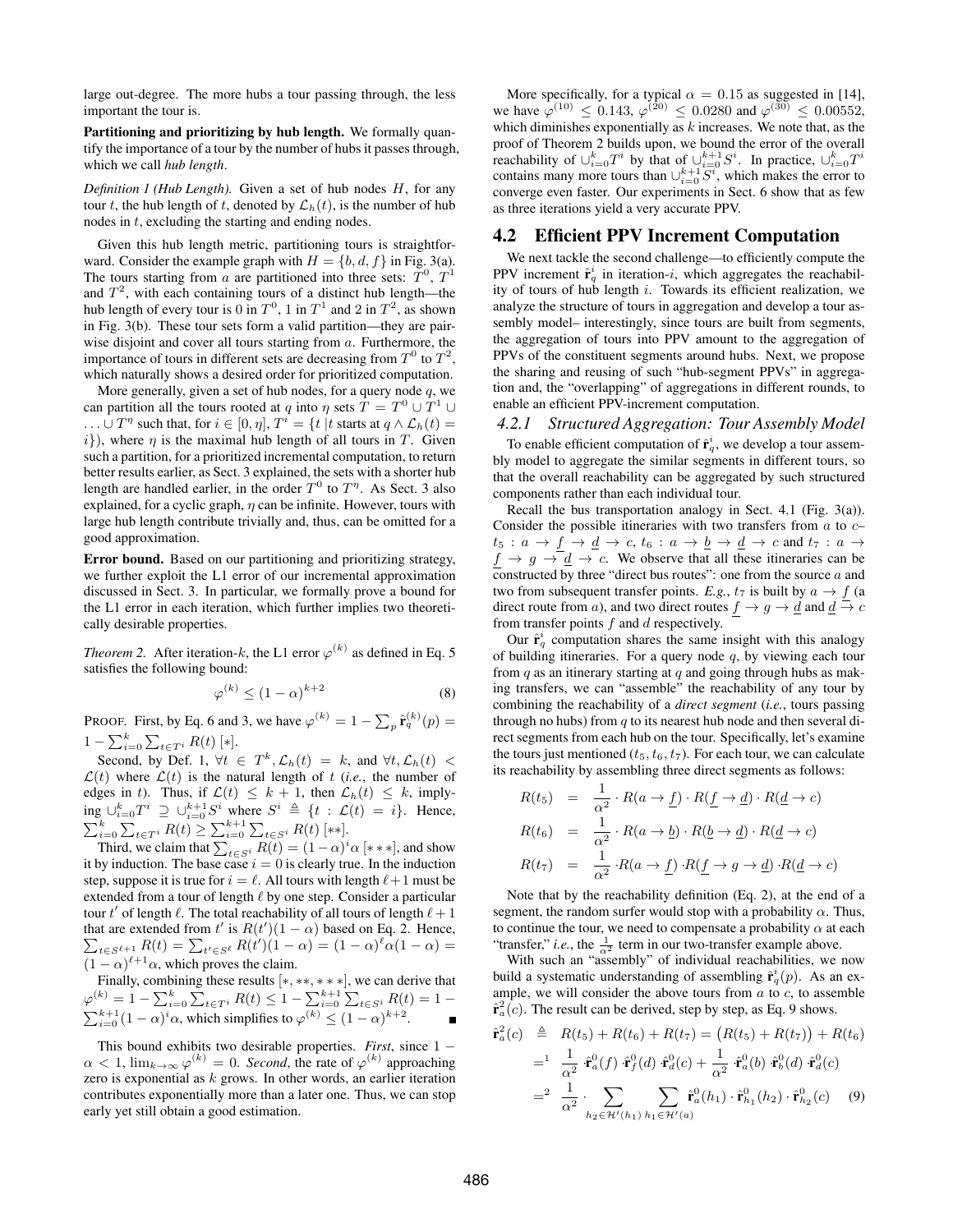To begin with, as different tours may share the same hubs (recall the "sharing" property), we wonder if we can first aggregate such tours to factor out their common segments? Let's re-examine the tours  $t_5$ ,  $t_6$ , and  $t_7$ . As Fig. 4 shows,  $t_5$  and  $t_7$  share the same hubs  $f, d.$  Thus, if we merge them at each hub node, we can aggregate the reachability of individual segments in different tours (*e.g.*,  $R(f \leadsto d)$  in  $t_5$ ,  $R(f \leadsto g \leadsto d)$  in  $t_7$ ) into an overall reachability between the ending nodes  $(e.g.,  $\hat{\mathbf{r}}_f^0(d)$ ). We can transform  $t_6$  sim$ ilarly, since it is segmented by another set of hubs—all by itself. This assembling is illustrated in step-1 of Eq. 9.

More generally, as we observed, aggregating those tours with the same hubs is effectively aggregating direct segments between hubs. This will prove to be useful, since we have now abstracted the aggregation of tours in terms of the set of hubs they pass through (in this case, from a to c through  $\{f, d\}$  or  $\{b, d\}$ ).

Further, to aggregate these "hub-abstracted" tours, we wonder if they can be enumerated in a systematic order. From the result of step 1, we observe that even the tours segmented by different hubs can be generated by a same two-level expansion pattern:  $a \rightsquigarrow h_1 \rightsquigarrow h_2 \rightsquigarrow c$  where  $h_1$  is the first-level hub (*e.g.*, f and d) to be reached from  $a$ , and  $h_2$  is any hub ( $e.g., d$ ) to be reached at the second level (from  $h_1$ ). To emphasize this level-by-level property, we refer to the first-level hubs  $h_1$  as the *neighboring hubs* of the starting node a, denoted  $\mathcal{H}'(a)$ , and similarly, the secondlevel hubs are referred as the neighboring hubs of  $h_1$ , *i.e.*,  $\mathcal{H}'(h_1)$ . Therefore, to aggregate every tour in the form  $a \rightsquigarrow h_1 \rightsquigarrow h_2 \rightsquigarrow c$ , we further merge the neighboring hubs  $\mathcal{H}'(h_i)$  at each level i as step 2 of Eq. 9 shows.

Overall, with our tour assembly model, we can transform the aggregation of tours into the aggregation of intermediate segments between hubs at each level. Specifically, by merging the segments from  $a$  to the first-level hubs ( $e.g., f$  and  $d$ ), we gather the tours in the "neighborhood" of  $a$  (*i.e.*, tours in  $T^0$ ) to form a *prime subgraph* which is rooted at a and bordered by  $h_1$ 's, denoted  $\mathcal{G}'(a)$ . We call the aggregated reachability of the constituent tours in  $\mathcal{G}'(a)$ the *prime PPV* of a, denoted  $\hat{\mathbf{r}}_a^0$ . Similarly, merging tour segments from  $h_1$  to the second-level hubs, we form the prime subgraphs of  $h_1$  (*e.g.*,  $\mathcal{G}'(f)$  and  $\mathcal{G}'(d)$ ).

*Definition 2 (Prime Subgraph and Prime PPV).* Given a graph G and a set of hub nodes  $H$ , for any node  $v$ ,

- The *prime subgraph*  $G'(v)$  of v consists of all the nodes and edges in  $T^0$ , the tours starting at v with  $\mathcal{L}_h(t) = 0$ ; and the neighboring hubs of  $v$ ,  $\mathcal{H}'(v)$ , can also be referred as the *border* hub nodes of  $\mathcal{G}'(v)$ .
- The reachability from v to each node through all tours in  $\mathcal{G}'(v)$ forms the *prime PPV* of v, *i.e.*,  $\hat{\mathbf{r}}_v^0$ .

In general, we can compute  $\hat{\mathbf{r}}_q^i(p)$ , the reachability between q and p over tour set  $T^i$  by assembling  $\hat{\mathbf{r}}_q^0$  and the prime PPVs of up to i-th level hubs, as formalized in Theorem 3. The essence of this theorem boils down to the Chapman-Kolmogorov equation [15], which relates a joint probability distribution with the combination of a set of transition probabilities.

*Theorem 3.* Let  $q$  be the query node,  $H$  be a set of hub nodes in graph  $G$ . For any node  $p$ , the personalized PR score estimated over tours of hub length  $i$  can be constructed as:

$$
\hat{\mathbf{r}}_q^i(p) = \frac{1}{\alpha^i} \sum_{h_i \in \mathcal{H}'(h_{i-1})} \dots \sum_{h_1 \in \mathcal{H}'(q)} \hat{\mathbf{r}}_q^0(h_1) \cdots \hat{\mathbf{r}}_{h_{i-1}}^0(h_i) \cdot \hat{\mathbf{r}}_{h_i}^0(p) \tag{10}
$$

#### *4.2.2 Computing with Prefixes and Building Blocks*

By the tour assembly model discussed in Sect. 4.2.1, we are able to assemble a PPV increment by structured building blocks: the prime PPVs of hub nodes. We will now exploit the common substructures between PPV increments (calculated in successive iterations) for efficient computation.

To motivate, we rewrite Eq. 9 to connect  $\hat{\mathbf{r}}_a^2(c)$  with the preceding PPV increments. To better illustrate this connection, we represent the border hubs in terms of their hub length, *e.g.*,  $h_1 \in H^{\gamma}(q)$ is explicitly represented as  $\mathcal{L}_h(a \leadsto h_1) = 1$ . Then, we rearrange and isolate the terms related to  $h_1$  as an inner summation, which can be substituted with  $\hat{\mathbf{r}}_a^1(h_2)$  (by Theorem 3), as follows:

 $\hat{\mathbf{r}}_a^2(c)$  $\sum$  $\left(\frac{1}{2}\right)$ 

$$
= \frac{1}{\alpha} \cdot \sum_{h_2 \in H, \mathcal{L}_h(a \leadsto h_2) = 1} \left( \frac{1}{\alpha} \cdot \sum_{h_1 \in H, \mathcal{L}_h(a \leadsto h_1) = 0} \hat{\mathbf{r}}_a^0(h_1) \cdot \hat{\mathbf{r}}_{h_1}^0(h_2) \right) \cdot \hat{\mathbf{r}}_{h_2}^0(c)
$$
  

$$
= \frac{1}{\alpha} \cdot \sum_{h_2 \in H, \mathcal{L}_h(a \leadsto h_2) = 1} \hat{\mathbf{r}}_a^1(h_2) \cdot \hat{\mathbf{r}}_{h_2}^0(c)
$$
(11)

 $\setminus$ 

Basically, this transformation facilitates an efficient computation of PPV increments. To compute PPV increment-2  $\hat{\mathbf{r}}_a^2(c)$ , we do not need to assemble the prime PPVs  $\hat{\mathbf{r}}_a^0(h_1)$ ,  $\hat{\mathbf{r}}_{h_1}^0(h_2)$ ,  $\hat{\mathbf{r}}_{h_2}^0(c)$ from scratch; rather, it can be directly built upon PPV increment-1  $\hat{\mathbf{r}}_a^1(h_2)$  and a specific PPV  $\hat{\mathbf{r}}_{h_2}^0(c)$  involved in iteration-2. Likewise,  $\hat{\mathbf{r}}_a^1(h_2)$  itself can be assembled by PPV increment-0  $\hat{\mathbf{r}}_a^0(h_1)$  and a specific PPV  $\hat{\mathbf{r}}_{h_1}^{0}(h_2)$ , as illustrated in the inner summation of the first line in Eq. 11.

Formally, in Theorem 4 we present a general result by recursively expanding Eq. 10 for each iteration i. For any  $\hat{\mathbf{r}}_q^i$  (i > 0), we can reuse  $\hat{\mathbf{r}}_q^{i-1}$  computed over  $T^{i-1}$ , directly assembling it with the prime PPVs of the *i*-th level hub nodes in  $T^i$ , *i.e.*,  $\hat{\mathbf{r}}_{h_i}^0(p)$ . The proof mirrors the above derivation of Eq. 11.

*Theorem 4.* Let  $q$  be the query node,  $H$  be a set of hub nodes in graph  $G$ . For any node  $p$ , the personalized PR score estimated over  $T^i$  can be computed as:

$$
\hat{\mathbf{r}}_q^i(p) = \frac{1}{\alpha} \cdot \sum_{h_i \in H, \mathcal{L}_h(q \sim h_i) = i-1} \hat{\mathbf{r}}_q^{i-1}(h_i) \cdot \hat{\mathbf{r}}_{h_i}^0(p) \tag{12}
$$

In summary, Theorem 4 exploits the shared substructures both within and across iterations, entailing two crucial aspects for speeding up computation:

- *Reusing Prefix Tours*: The PPV increment-*i* or  $\hat{\mathbf{r}}_q^i(p)$ , computed over tours in  $T^i$ , can be simply extended from its prefix  $\hat{\mathbf{r}}_q^{i-1}(h_i)$ , which is already computed in  $\hat{\mathbf{r}}_q^{i-1}$ , the PPV increment of the last iteration. Thus, the incremental PPV enhancement can be efficiently realized by recursively reusing the PPV increment in a earlier iteration to construct an enhanced estimation.
- *Precomputing Building Blocks*: The extension beyond the prefix is  $\hat{\mathbf{r}}_{h_i}^0(p)$ , the prime PPV of hub  $h_i$ , which is independent of the query  $q$ . Thus, to enable fast online computation, we can precompute these query-independent prime PPVs (*i.e.*, prime PPV of each hub) and use them as *building blocks* to construct any PPV increment on the fly.

## 5. OVERALL FRAMEWORK

To materialize the computation in Eq. 12, our overall framework consists of two phases: 1) *Offline precomputation* where we precompute the building blocks; 2) *Online query processing* where we reuse the building blocks and prefix tours to incrementally compute a gradually more accurate PPV for any query.

To develop the two phases, we first treat the graph as residing in the main memory, a typical assumption adopted in recent works such as [6, 7]. Next, to handle graphs that are too large for the main memory, we propose a disk-based implementation for FastPPV.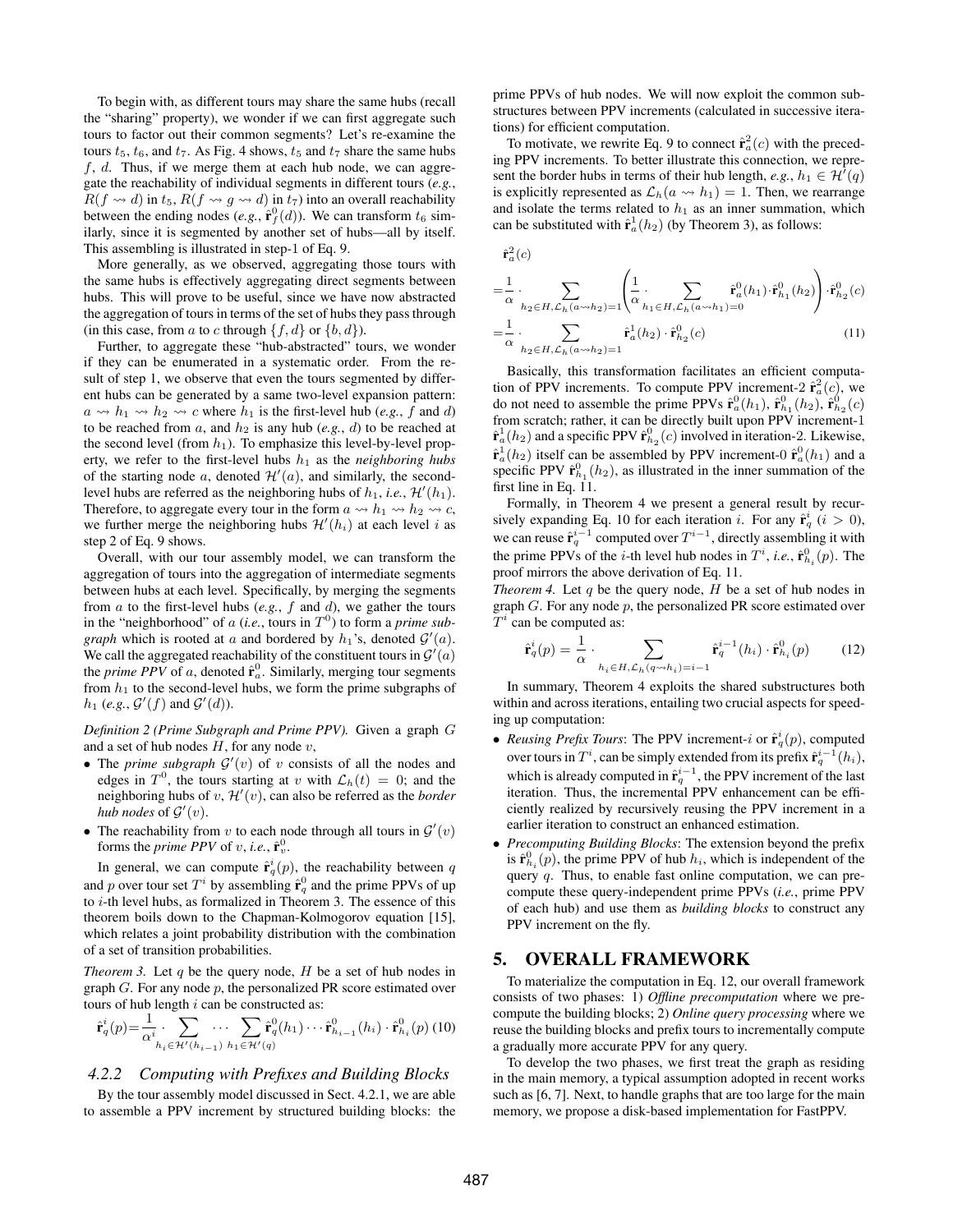

Figure 4: Tour assembly example, corresponding to the two steps in Eq. 9.

# 5.1 Offline Precomputation

In the offline phase, we need to compute the building blocks, *i.e.*, prime PPVs for a set of hub nodes  $H$  over  $G$ . These building blocks are then stored in an index, which will be used in online query processing.

Given a graph  $G$  and number of hubs  $|H|$  as input, we first select hubs according to their expected utility (see Sect. 4). Next, for each  $h \in H$ , we compute its prime PPV  $\hat{\mathbf{r}}_h^0$  using the standard iterative algorithm over its corresponding prime subgraph, which is feasible as prime subgraphs are many orders smaller than the entire graph. The prime subgraph can be identified using a depthfirst search starting from the query node. During the search, we backtrack when we hit a hub node (which are the border hub nodes for this prime subgraph), or a "faraway" node whose reachability to the query node is smaller than a threshold  $\epsilon$  (say 10<sup>-8</sup>).

The above steps are summarized in Algorithm 1. In particular, the precomputed prime PPVs or building blocks are stored in a PPV index on disk, which can be loaded into the main memory as needed during online query processing.

Time complexity. As hubs essentially form the borders of prime subgraphs, we can informally view a graph as being divided into prime subgraphs at the hub nodes. Intuitively, more hubs result in smaller prime subgraphs. As each hub node blocks an entire search subtree during the depth-first search for the prime subgraph, the size of a prime subgraph decreases exponentially in  $|H|$ . Hence, it is reasonable to assume that on average a prime subgraph is smaller than  $O(1/|H|)$  of the entire graph, *i.e.*, contains fewer than  $O(|V|/|H|)$  nodes and  $O(|E|/|H|)$  edges. Thus, computing a prime PPV over such a prime subgraph using the standard iterative algorithm costs less than  $O (I(|V| + |E|)/|H|)$ , where I is the number of iterations. Therefore, the total precomputation time for all hubs can be upper bounded by  $O(|H| \cdot I(|V| + |E|)/|H|) =$  $O(I(|V| + |E|))$ . This implies that our offline precomputation is scalable in the number of hubs, since the upper bound is independent of  $|H|$ . The ability to index a large number of hubs offline is crucial to speeding up online query processing as we will discuss in Sect. 5.2. Although our time complexity is under a quite simplifying assumption, the experiments in Sect. 6.3 do demonstrate that offline precomputation is scalable in the number of hubs.

Space complexity. Under the same assumption that on average a prime subgraph is smaller than  $O(1/|H|)$  of the entire graph, the space cost of the PPV index can be likewise upper bounded by  $O(|H| \cdot |V|/|H|) = O(|V|)$ , which is also independent of |H|.

# 5.2 Online Query Processing

In the online phase, given a graph  $G$ , a precomputed PPV index  $\Phi$ , a query node  $q$  and a stopping condition  $S$ , we incrementally compute an approximate PPV  $\hat{\mathbf{r}}_q^{(\eta)}$  for a given query q according to Eq. 12, as sketched in Algorithm 2. The algorithm consists of two major steps: computing the initial iteration  $i = 0$  (line 1–5) and subsequent iterations  $i \ge 1$  (line 6–16).

In the initial iteration  $i = 0$ , we need to compute the prime PPV  $\hat{\mathbf{r}}_q^0$  for the query node q, which is required in iteration  $i = 1$  (see

| Algorithm 1: OfflinePrecomputation                 |  |  |  |  |  |  |  |  |
|----------------------------------------------------|--|--|--|--|--|--|--|--|
| <b>Input:</b> a graph G; number of hub nodes $ H $ |  |  |  |  |  |  |  |  |
| <b>Output:</b> PPV index $\Phi$                    |  |  |  |  |  |  |  |  |

 $\mathbf{1} \Phi \leftarrow \emptyset$ :

2  $H \leftarrow$  Select |H| hubs on G;

- 3 foreach  $h \in H$  do 4 | Compute prime
- 4 Compute prime PPV  $\hat{\mathbf{r}}_h^0$  for h on G;
- 5 Store  $\hat{\mathbf{r}}_h^0$  in PPV index  $\Phi$ ;
- 6 end

7 return  $\Phi$ 

Algorithm 2: OnlineQueryProcessing

| <b>Input:</b> a graph G; PPV index $\Phi$ over H; query node q;                                                                                                                                                                                                                                                                                 |  |
|-------------------------------------------------------------------------------------------------------------------------------------------------------------------------------------------------------------------------------------------------------------------------------------------------------------------------------------------------|--|
| stopping condition $S$                                                                                                                                                                                                                                                                                                                          |  |
| <b>Output:</b> estimated PPV $\hat{\mathbf{r}}_a^{(\eta)}$                                                                                                                                                                                                                                                                                      |  |
| 1 if $q \notin H$ then                                                                                                                                                                                                                                                                                                                          |  |
| 2 Compute prime PPV $\hat{\mathbf{r}}_q^0$ for q on G;                                                                                                                                                                                                                                                                                          |  |
| 3 else                                                                                                                                                                                                                                                                                                                                          |  |
| Load $\hat{\mathbf{r}}_q^0$ from PPV index $\Phi$ ;                                                                                                                                                                                                                                                                                             |  |
| 5 end                                                                                                                                                                                                                                                                                                                                           |  |
| 6 $\hat{\mathbf{r}}_a^{(\eta)} \leftarrow \hat{\mathbf{r}}_a^0$ ; $i \leftarrow 0$ ; $H_{\text{exp}} \leftarrow \mathcal{H}'(q)$ ;                                                                                                                                                                                                              |  |
| <b>7</b> while the stopping condition S not met do                                                                                                                                                                                                                                                                                              |  |
| $i \leftarrow i+1; \, \hat{\mathbf{r}}_q^i \leftarrow \mathbf{0}; H_{\text{nextToExp}} \leftarrow \emptyset;$<br>8                                                                                                                                                                                                                              |  |
| for each $h \in H_{\text{exp}}$ such that $\hat{r}_q^{i-1}(h) > \delta$ do<br>$\bf{9}$                                                                                                                                                                                                                                                          |  |
| Load $\hat{\mathbf{r}}_h^0$ from PPV index $\Phi$ ;                                                                                                                                                                                                                                                                                             |  |
| $\begin{tabular}{c c} \textbf{10} & \textbf{Load} $\hat{\mathbf{r}}_h^{\textbf{i}}$ from PPV ind \\ \hline \textbf{11} & $\hat{\mathbf{r}}_q^i \leftarrow \hat{\mathbf{r}}_q^i + \frac{1}{\alpha} \hat{\mathbf{r}}_q^{i-1}(h) \hat{\mathbf{r}}_h^0$; \\ \textbf{12} & \textbf{H}_{\text{nextToExp}} \leftarrow H_{\text{nextTo}} \end{tabular}$ |  |
| $H_{\text{nextToExp}} \leftarrow H_{\text{nextToExp}} \cup \mathcal{H}'(h);$                                                                                                                                                                                                                                                                    |  |
| $_{\rm end}$<br>13                                                                                                                                                                                                                                                                                                                              |  |
| $\hat{\mathbf{r}}_{q}^{(\eta)} \leftarrow \hat{\mathbf{r}}_{q}^{(\eta)} + \hat{\mathbf{r}}_{q}^{i};$<br>14                                                                                                                                                                                                                                      |  |
| $H_{\text{exp}} \leftarrow H_{\text{nextToExp}};$<br>15                                                                                                                                                                                                                                                                                         |  |
| 16 end                                                                                                                                                                                                                                                                                                                                          |  |
| 17 return $\hat{\mathbf{r}}_a^{(\eta)}$ .                                                                                                                                                                                                                                                                                                       |  |

Eq. 12). If q happens to be a hub node, we can directly load  $\hat{\mathbf{r}}_q^0$  from the precomputed index; otherwise we need to compute it on-the-fly.

To compute subsequent iterations  $i \geq 1$  for Eq. 12, we will reuse the prefixes—PPV increment  $\hat{\mathbf{r}}_q^{i-1}$  from iteration  $i-1$ , as well as the building blocks—precomputed prime PPVs of some hub nodes  $h \in H_{\text{exp}}$  (line 11). In particular, these hub nodes  $h \in H_{\text{exp}}$  are the border hub nodes of the hubs used in iteration  $i - 1$  (line 12).

It is worth noting that we also need to specify a stopping condition  $S$  as an input. The choice of  $S$  is flexible depending on the desired trade-off between accuracy and efficiency—we can stop the incremental iterations when an accuracy requirement (in terms of  $L_1$  error) is achieved, or a time limit for query processing is up, or the maximum number of iterations  $\eta$  is reached.

For a practical implementation, we impose a threshold  $\delta$  (say 0.005) on the border hub nodes, such that we include them only if  $\hat{\mathbf{r}}_q^{i-1}(h) > \delta$  (line 9). This threshold prevents least contributing hubs, improving efficiency with minimal impact on accuracy.

**Time complexity.** Suppose there is an average of  $O(|\bar{H}|)$  border hub nodes in each prime PPV. Thus, in  $\eta$  iterations we need to handle  $O(|\bar{H}|^{\eta})$  hub nodes. Typically  $|\bar{H}| \ll |H|$  and  $\eta \leq 5$ . For instance, in our experiments, even when  $\eta = 1$ , an average precision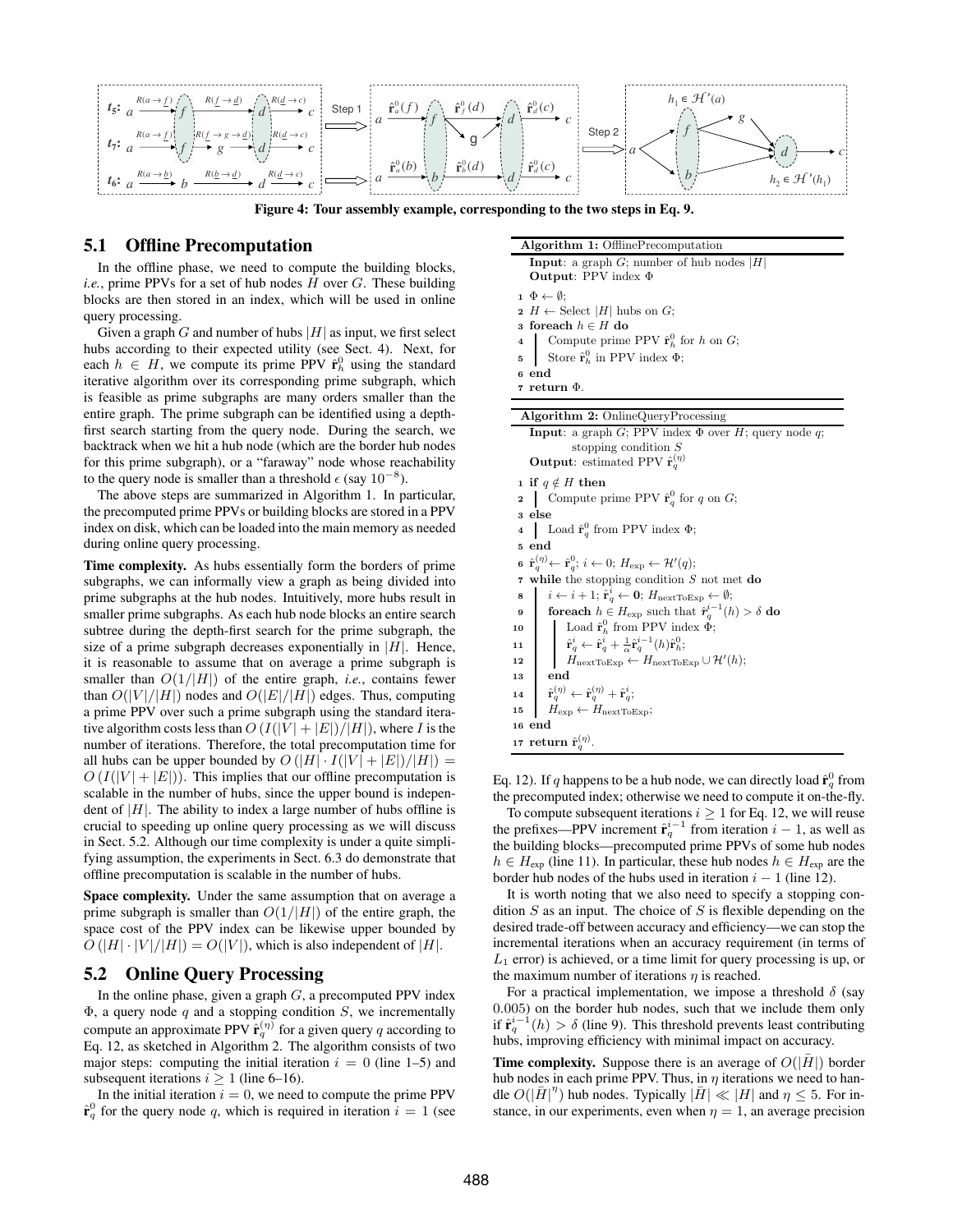of above 0.9 can already be achieved. Hence, this complexity is practically feasible. Additionally, if the query is not a hub node, an extra  $O((|V| + |E|)/|H|)$  time is needed for computing its prime PPV, which decreases with a larger  $|H|$ .

#### 5.3 Disk-based Implementation

Many real-world graphs are too large to reside entirely in the main memory. To handle these graphs, we describe a disk-based approach for online query processing. Disk-based offline precomputation can be implemented using similar ideas.

First, we observe that in online processing, we need the entire graph in the main memory such that we can identify the prime subgraph for the query node. However, after we have obtained the prime subgraph, we no longer require the entire graph—only the prime subgraph is needed, which is generally many orders of magnitude smaller than the entire graph.

Hence, given a query node, the key to the disk-based online query processing is to identify its prime subgraph from a diskresident graph. The basic idea is to segment the graph into a number of clusters, such that we can at least fit each single cluster into the main memory. Subsequently, we can assemble the prime subgraph by searching in each cluster separately.

Specifically, to identify the prime subgraph for the query node, we first load the cluster that contains the query node into the memory, and start the depth-first search in this cluster until we reach a node that is outside this cluster. We call this event a *cluster fault*, at which point we will swap the required cluster into the main memory to continue the depth-first search. As frequent cluster faults significantly slow down query processing, we may prematurely terminate the search once reaching a threshold on the number of cluster faults. This can considerably speed up query processing with a minimal loss in accuracy. In our experiments, we set the threshold to the total number of clusters, which is generally robust.

Finally, to segment a graph into clusters, we adopt the technique in [18]. Specifically, a number of "anchor" nodes are chosen randomly, and every other node in the graph is assigned to its "nearest" anchor in terms of their personalized PageRank *w.r.t.* the anchor. It has been shown that personalized PageRank exhibits a good clustering quality [1]. Hence, we can obtain tight clusters even though the anchors are selected randomly, since every node in a cluster can become the anchor.

# 6. EXPERIMENTS

We empirically evaluated FastPPV on two real-world graphs. The experiments showed that it substantially outperforms previous state-of-the-art baselines in both the offline and online phases. We also investigated the performance of FastPPV on larger or diskresident graphs, and concluded that it is scalable.

Datasets. We used two public real-world graphs below. In particular, the first graph is undirected, and the second one is directed.

- DBLP<sup>2</sup>: A *bibliographic network* of authors, papers and venues, with *undirected* edges representing the author-paper and papervenue relationships. The graph contains 2 million nodes and 8.8 million edges.
- LiveJournal<sup>3</sup>: A *social network* where users can declare their friends. The friendship relationship is not necessarily reciprocal, and hence a *directed* edge from node  $i$  to  $j$  means that user  $i$ declares  $j$  as a friend. We sampled a graph with 1.2 million nodes and 4.8 million edges. Larger samples will also be used to study the scalability of FastPPV in Sect. 6.4.

Test queries. We randomly chose 1000 nodes from each graph, where every chosen node is a test query. We only focus on these single-node queries, since a multi-node query can be easily decomposed as multiple single-node queries using the Linearity Theorem [12, 8, 6]. For each experiment, we report the average performance over all test queries.

Baselines. We compare FastPPV with two baselines, representing two major lines of techniques. In particular, HubRankP [7] is the most competitive work among those that rely on reusing computation, while MonteCarlo is based on the popular fingerprint work [8] that relies on Monte Carlo simulation.

We implemented HubRankP [7] using their proposed benefitbased hub selection model to optimize online query time. To realize their benefit model, we assume a uniformly distributed query log, which is fair as our test queries are also sampled uniformly. Note that HubRankP builds upon the Bookmark-coloring algorithm [5] with a better hub selection policy. In addition, as Chakrabarti *et al.* [7] show, HubRankP is also superior to HubRankD [6] (an improvement over Jeh and Widom's hub decomposition method [12]). Hence, among these various works [7, 6, 5, 12], we only present the state-of-the-art HubRankP as the baseline.

We implemented a second baseline MonteCarlo using fingerprints [8], which simulates random walks on a graph. Specifically, a *fingerprint* is a sample random walk path, and the more samples we obtain, the more accurate the approximation is. Although it was originally meant to sample fingerprints for each query node offline, we can process queries online by on-the-fly sampling. To reduce the online workload, we first sample fingerprints for a set of hub nodes offline, which can be reused online. To increase the chance of hitting a hub node, we select nodes with largest global PageRank scores as hubs, a common strategy used previously [12, 5].

Parameters. For FastPPV, we must specify the following two parameters as part of the input:

- *Number of hubs* |H|, which influences online query processing speed. We will specifically study the performance under different  $|H|$ . However, as default, for other experiments we empirically set  $|H| = 20$ K for DBLP and  $|H| = 120$ K for LiveJournal unless otherwise stated, such that online query times are comparable on both datasets.
- *Number of iterations* η, which dynamically controls the trade-off between accuracy and query time in the online phase. By default we use  $\eta = 2$  unless otherwise stated.

For both baselines, we also need to set the number of hubs  $|H|$ . In addition, each of them also has a parameter to control the accuracy which affects both the online and offline phases. In particular, HubRankP relies on a residual threshold  $\epsilon_{\text{push}}$ , and MonteCarlo depends on the samples per query  $N$ . We will discuss the choice of these parameters in the corresponding experiments.

Moreover, for all the methods, we clip their PPV at 10<sup>−</sup><sup>4</sup> , *i.e.*, discarding nodes with scores less than  $10^{-4}$  for offline storage. It can drastically reduce offline space cost with minimal impact on accuracy, as shown previously [6, 7]. Finally, we set  $\alpha = 0.15$ (Eq. 2), which is a typical teleporting probability.

Accuracy metrics. Given a query, all the methods compute an approximate PPV. Thus, we need to evaluate their accuracy *w.r.t.* the exact PPV, in terms of ranking and score. Since users are usually more interested in higher ranked nodes, we focus on the top 10 nodes. Our accuracy objective is two-fold—we evaluate not only node rankings, but also node scores. In particular, we adopted four metrics from previous works [6, 7, 8], namely *Kendall's* τ and *precision* to measure the rankings, as well as *RAG* and *L1 error* to measure the scores. We refer readers to [6] for details.

<sup>&</sup>lt;sup>2</sup> Available at http://www.informatik.uni-trier.de/~ley/db/

<sup>3</sup>Available at http://snap.stanford.edu/data/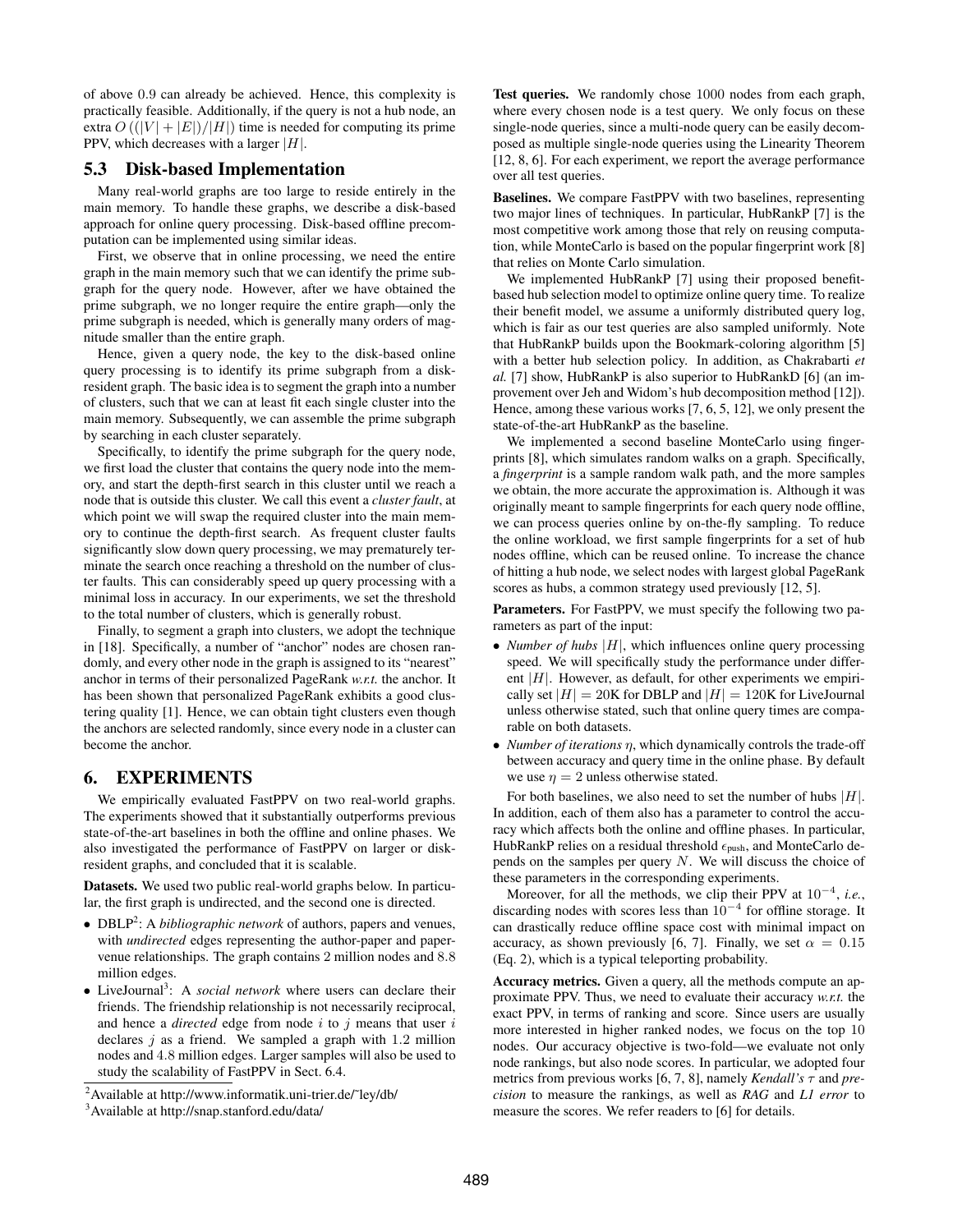For a consistent presentation, we report the complement of L1 error (1 − L1 error) instead, which we call *L1 similarity*. Now, all the metrics indicates a better accuracy with a larger value.

Environment. We implement all methods in Java, and evaluate them on a Linux system with 2.67GHz CPU and 10GB RAM. The entire graph resides in the main memory except for the disk-based implementation in Sect. 6.4. In that case, the graph is disk-resident as we assume a reduced memory budget.

## 6.1 Comparison to Baselines

We compare the performance of FastPPV and our baselines. As all the methods compute approximate PPVs, there is a trade-off between accuracy and query time. To demonstrate the edge of FastPPV over the baselines, we configure the parameters to moderate their accuracy, where FastPPV *achieves an accuracy level similar to or better than the baselines*. Moderating their accuracy in this way enables us to fairly compare FastPPV with the baselines in terms of their online query time and offline aspects.

Four such accuracy-moderated configurations have been identified in Fig. 5. In each configuration, all the methods share a parameter  $|H|$ , in addition to their individual parameter mentioned earlier. The moderated accuracy can be verified in Fig. 6.

|   | Dataset     | all: $ H $ | HubRankP: $\epsilon_{\text{push}}$ | MonteCarlo: $N$ | FastPPV: $\eta$ |
|---|-------------|------------|------------------------------------|-----------------|-----------------|
|   | DBLP        | 20K        | 0.11                               | 120K            |                 |
| П | DBLP        | 30K        | 0.13                               | 40K             |                 |
| Ш | LiveJournal | 150K       | 0.20                               | 200K            | 3               |
|   | LiveJournal | 200K       | 0.29                               | 10K             |                 |

#### Figure 5: Four accuracy-moderated configurations (I–IV).

We first examine the online query time in Fig. 7(a). Across the four accuracy-moderated configurations, FastPPV is  $2.0 \sim 7.2 \times$ faster than HubRankP, and  $2.4 \sim 5.2 \times$  faster than MonteCarlo.

Second, we examine the offline phase in Fig.  $7(b)$ –(c). As illustrated in Fig. 7(b), FastPPV requires less space than MonteCarlo, whereas it needs up to 30% more space than HubRankP in config. I. In contrast, for the offline precomputation time in Fig. 7(c), FastPPV is  $4.3 \sim 11.0 \times$  faster than HubRankP, and  $2.9 \sim 14.3 \times$ faster than MonteCarlo. Recall that online processing by FastPPV is also much faster under these configurations. As storage is increasingly cheaper, we consider the 30% more space required by FastPPV acceptable to trade for the much faster offline precomputation and online processing.

In summary, FastPPV is superior in both online and offline phases among the three methods.



Figure 7: Accuracy-moderated comparisons with baselines.

## 6.2 Effects of Hub Selection Policy

We compare a few different hub selection policies for FastPPV. Apart from our policy of *expected utility* discussed in Sect. 4, we also select hubs by PageRank (popularity) or out-degree (utility) alone. Additionally, we also evaluate a random selection policy. However, its performance is substantially worse than the other policies, and hence we omit it here.

As different policies select different hub sets  $H$ , both offline precomputation for  $H$  and online processing using  $H$  are affected by different hub selections. To eliminate the effect of other parameters, we used the default number of hubs and iterations mentioned previously across all hub selection policies.

We first present the impact of different policies on online query processing in Fig. 8. While expected utility results in an accuracy level similar to or better than the others, it significantly speeds up online query processing—it is  $1.2 \times$  faster on DBLP and  $2.4 \times$ faster on LiveJournal than the second best policy. As DBLP is undirected, the three policies are fairly correlated with smaller differences than they are on the directed LiveJournal. Hence, the speedup is more significant on LiveJournal.

Expected utility also results in cheaper offline precomputation for the selected hubs. In Fig. 9, while the space cost of expected utility is similar to other policies, precomputation is  $1.3\times$  faster on DBLP and 1.7× faster on LiveJournal than the second best policy. Likewise, the improvement is larger on the directed LiveJournal. Note that the precomputation time here includes the time to compute the prime PPVs for every hub, but excludes the time to select these hubs—the latter is negligible compared to the former.

These results clearly demonstrate that advantage of our proposed hub selection policy based on expected utility, which improves both the online and offline phases over the baseline policies.







Figure 9: Effect of hub selection policies on costs of offline precomputation. Left axis: space cost. Right axis: time cost.

#### 6.3 Effects of Parameters

We study how the number of hubs  $|H|$  and iterations  $\eta$  affect the performance of FastPPV. In particular, we will fix one of the parameters with its default value, and vary the other.

#### *6.3.1 Number of Hubs*

We first illustrate the effect of varying the number of hubs  $|H|$  on online query processing in Fig. 10. As expected, having more hub nodes drastically reduces the query time of FastPPV (see Sect. 5.2). Interestingly, even with a greatly reduced query time, all the accuracy metrics remain robust.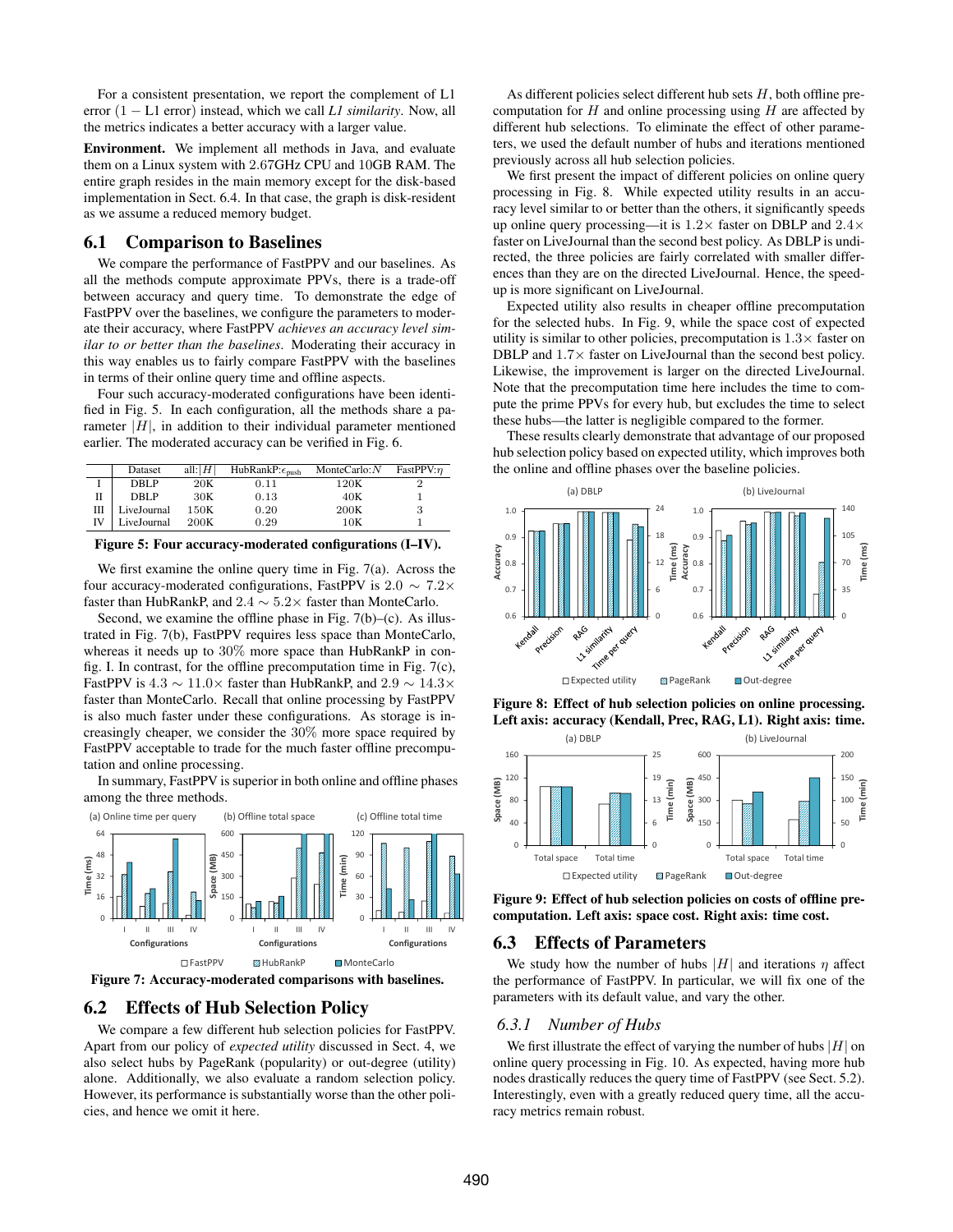|         | Kendall    |          |            | Precision   |             | RAG         |         |          | l similarity |         |          |            |
|---------|------------|----------|------------|-------------|-------------|-------------|---------|----------|--------------|---------|----------|------------|
| Config. | FastPPV    | HubRankP | MonteCarlo | FastPPV     | HubRankP    | MonteCarlo  | FastPPV | HubRankP | MonteCarlo   | FastPPV | HubRankP | MonteCarlo |
|         | ${0.9255}$ | 0.9214   | 0.9211     | $_{0.9538}$ | 0.9517      | $_{0.9568}$ | 0.9993  | 0.9995   | 0.9999       | ).9961  | 0.9845   | 0.9964     |
| п       | 0.8894     | 0.8944   | 9.8904     | $_{0.9305}$ | $_{0.9354}$ | 0.9388      | 0.9988  | 0.9988   | 0.9997       | ).9939  | 0.9780   | 0.9938     |
| Ш       | 0.9281     | 0.9272   | 9.8864     | 0.9636      | 0.9628      | 0.9588      | 0.9989  | 0.9983   | 0.9998       | 1.9972  | 0.9774   | 0.9971     |
| IV      | 0.8231     | 0.8237   | 0.7739     | 0.9178      | 0.9067      | 0.9192      | 0.9966  | 0.9886   | 0.9989       | 1.9908  | 0.9579   | 0.9880     |

Figure 6: FastPPV achieves an accuracy level similar to or better than the baselines under each accuracy-moderated configuration.

We further study the effect of  $|H|$  on offline precomputation, as shown in Fig. 11. As  $|H|$  grows, we observe that the total space cost increases sublinearly, whereas the total precomputation time actually decreases. Let us analyze such trends. As  $|H|$  increases linearly, each prime subgraph becomes smaller exponentially (see Sect. 5.1). Hence, the total size of the prime subgraphs decreases, resulting in a decreasing total precomputation time. Likewise, we would also expect a decreasing total space cost, contrary to what we have observed. The reason is that we applied clipping on the prime PPVs, which is more effective on larger prime PPVs.

Hence, with a decreasing precomputation time and sublinearly increasing space cost, it is feasible to index more hubs offline, which also speeds up online query processing without compromising accuracy. Of course, if we index too many hubs (substantially more than what we are using now), the I/O overhead may eventually outweigh the benefit, since fetching the precomputed prime PPV of a hub node during online query processing requires one random access to the disk.



Figure 10: Effect of  $|H|$  on online processing. Left axis: accuracy (RAG, L1, Prec, Kendall). Right axis: time.



Figure 11: Effect of  $|H|$  on costs of offline precomputation. Left axis: space cost. Right axis: time cost.

#### *6.3.2 Number of Iterations*

We explore FastPPV's *incremental* query processing by varying the number of iterations  $\eta$ .

As depicted in Fig. 12, allowing more iterations results in better accuracy but takes longer to process. This verifies that our approximation indeed becomes more accurate in an incremental manner. In particular, the improvement in accuracy is more significant in earlier iterations, which is consistent with Theorem 2. Thus, good accuracy can be achieved with only a few iterations. For instance, in Fig. 12 all the accuracy metrics are above 0.9 with  $\eta = 2$  only.



Figure 12: Incremental online processing by varying  $\eta$ . Left axis: accuracy (RAG, L1, Prec, Kendall). Right axis: time.

It is worth noting that  $\eta$  only affects online query processing, allowing us to dynamically control the trade-off between accuracy and query time without re-executing the offline phase. In contrast, many previous works including our baselines lack such flexibility. To adjust the trade-off, their offline phases may need a re-execution.

#### 6.4 Scalability

We investigate the scalability of FastPPV in terms of two aspects. *First*, how does FastPPV scale on larger graphs in the online and offline phases? *Second*, how does the disk-based implementation fare on a disk-resident graph due to insufficient main memory?

#### *6.4.1 Scaling to Larger Graphs*

We first need to obtain graphs of varying sizes. On the one hand, each paper in DBLP has a timestamp. Thus, we take a snapshot of DBLP every four years from 1994 to 2010, as shown in Fig. 13(a). The snapshot graphs increase in size as time passes. On the other hand, we have no timestamp information in LiveJournal. Thus, we resort to sampling different numbers of edges from LiveJournal, as shown in Fig. 13(b). We order these sampled graphs in increasing size, and label them S1 to S5.

|               | (a) Snapshots from DBLP |         | (b) Samples from LiveJournal |         |         |  |  |
|---------------|-------------------------|---------|------------------------------|---------|---------|--|--|
| Snapshot year | # Nodes                 | # Edges | Sample ID                    | # Nodes | # Edges |  |  |
| 1994          | 0.32M                   | 1.11M   | S1                           | 0.31M   | 0.76M   |  |  |
| 1998          | 0.54M                   | 2.00M   | S <sub>2</sub>               | 0.83M   | 2.67M   |  |  |
| 2002          | 0.88M                   | 3.48M   | S3                           | 1.22M   | 4.81M   |  |  |
| 2006          | 1.51M                   | 6.40M   | S <sub>4</sub>               | 1.53M   | 7.01M   |  |  |
| 2010          | 2.00M                   | 8.79M   | S5                           | 1.77M   | 9.30M   |  |  |

Figure 13: Varying graph size for scalability study.

The key to scaling to larger graphs is to index more hubs offline. As shown in Fig. 14, even though the graph increases more than 5 folds on both datasets, by using a larger number of hubs  $|H|$ , we are able to achieve a *near constant online query time* without compromising accuracy. Hence, FastPPV can efficiently process queries online regardless of graph size, given sufficient number of hubs. In our study, we empirically determined the number of hubs required to achieve a constant query time over growing graphs. It is also